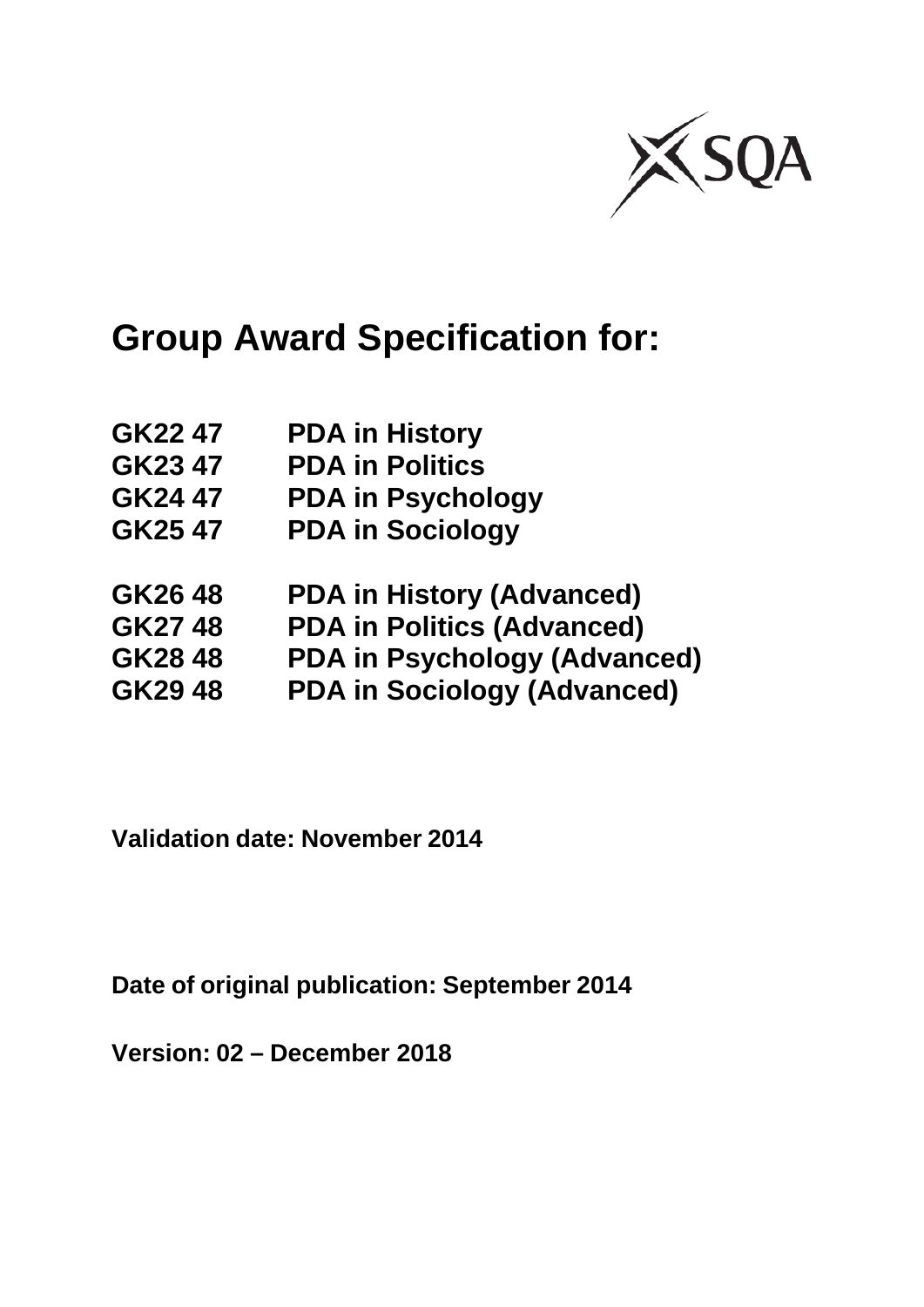## **Contents**

| 1              |                                                                                      |  |
|----------------|--------------------------------------------------------------------------------------|--|
|                | 1.1                                                                                  |  |
|                | 1.1.1                                                                                |  |
|                | 1.1.2                                                                                |  |
|                | 1.1.3                                                                                |  |
|                | 1.2                                                                                  |  |
|                | 1.3                                                                                  |  |
| $\overline{2}$ |                                                                                      |  |
|                | 2.1                                                                                  |  |
|                | 2.1.1                                                                                |  |
|                | 2.1.2                                                                                |  |
| 3              |                                                                                      |  |
|                | Specific aims of the Professional Development Awards (SCQF level 7)  6<br>3.1.1      |  |
|                | Specific aims of the Professional Development Awards (SCQF level 8)  6<br>3.1.2      |  |
| 4              |                                                                                      |  |
|                | 4.1                                                                                  |  |
|                | 4.1.1                                                                                |  |
|                | 4.2                                                                                  |  |
|                | 4.2.1                                                                                |  |
| 5.             |                                                                                      |  |
|                | 5.1                                                                                  |  |
|                | 5.1.1                                                                                |  |
|                | 5.2.1                                                                                |  |
|                | 5.2.2                                                                                |  |
|                | Mapping of Core Skills development opportunities across the qualifications 15<br>5.3 |  |
|                | 5.4                                                                                  |  |
|                | 5.4                                                                                  |  |
| 6              |                                                                                      |  |
|                | 6.1                                                                                  |  |
|                | 6.2                                                                                  |  |
|                | 6.2.1                                                                                |  |
|                | 6.2.2                                                                                |  |
|                | 6.3                                                                                  |  |
|                | 6.4                                                                                  |  |
|                | 6.5                                                                                  |  |
| 7              |                                                                                      |  |
| 8              |                                                                                      |  |
| 9              |                                                                                      |  |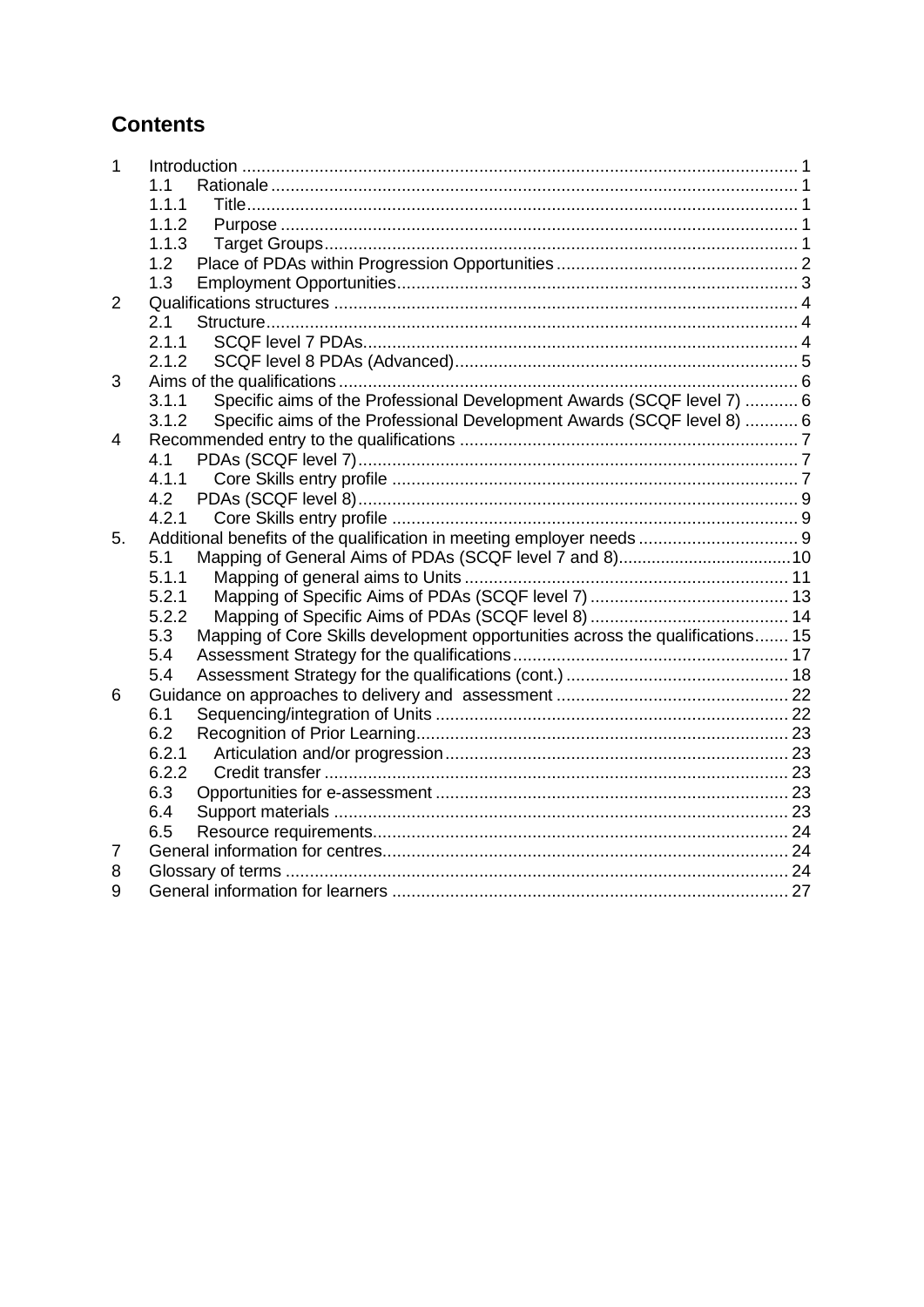# <span id="page-2-0"></span>**1 Introduction**

This document was previously known as the Arrangements Document. The purpose of this document is to:

- assist centres to implement, deliver and manage the qualification
- provide a guide for new staff involved in offering the qualification  $\blacklozenge$
- inform course managers teaching staff, assessors, learners, employers and HEIs of the aims and purpose of the qualification
- provide details of the range of learners the qualification is suitable for and progression  $\blacklozenge$ opportunities

### <span id="page-2-1"></span>**1.1 Rationale**

### <span id="page-2-2"></span>**1.1.1 Title**

| <b>SCQF level 7</b>    | <b>SCQF level 8</b>          |
|------------------------|------------------------------|
| PDA in History         | PDA in History (Advanced)    |
| <b>PDA</b> in Politics | PDA in Politics (Advanced)   |
| PDA in Psychology      | PDA in Psychology (Advanced) |
| PDA in Sociology       | PDA in Sociology (Advanced)  |

## <span id="page-2-3"></span>**1.1.2 Purpose**

These eight Social Science Professional Development Awards may be undertaken for a variety of reasons:

- to widen participation in the Social Sciences  $\blacklozenge$
- to develop further their interest in and knowledge of one of the social sciences disciplines
- to acquire a qualification which may well enhance their employment or promotion opportunities
- to acquire qualifications which could enable them to progress into an HNC or HND Social Sciences award or into a degree level programme
- to develop links between school and college provision to enhance the Senior Phase in  $\bullet$ schools

# <span id="page-2-4"></span>**1.1.3 Target Groups**

The awards are intended for a range of learners:

- the PDAs would be particularly relevant to part-time study and the evening class market  $\bullet$
- many candidates can be adult returners, some of whom are vulnerable, can come from deprived sections of the community and/or who have experienced social exclusion
- they would be aimed particularly at those who are not in a position to commit to a full HN programme, for example, asylum seekers whose status can change
- they could be undertaken by 6<sup>th</sup> year school candidates
- employees seeking to improve their CPD might choose to study them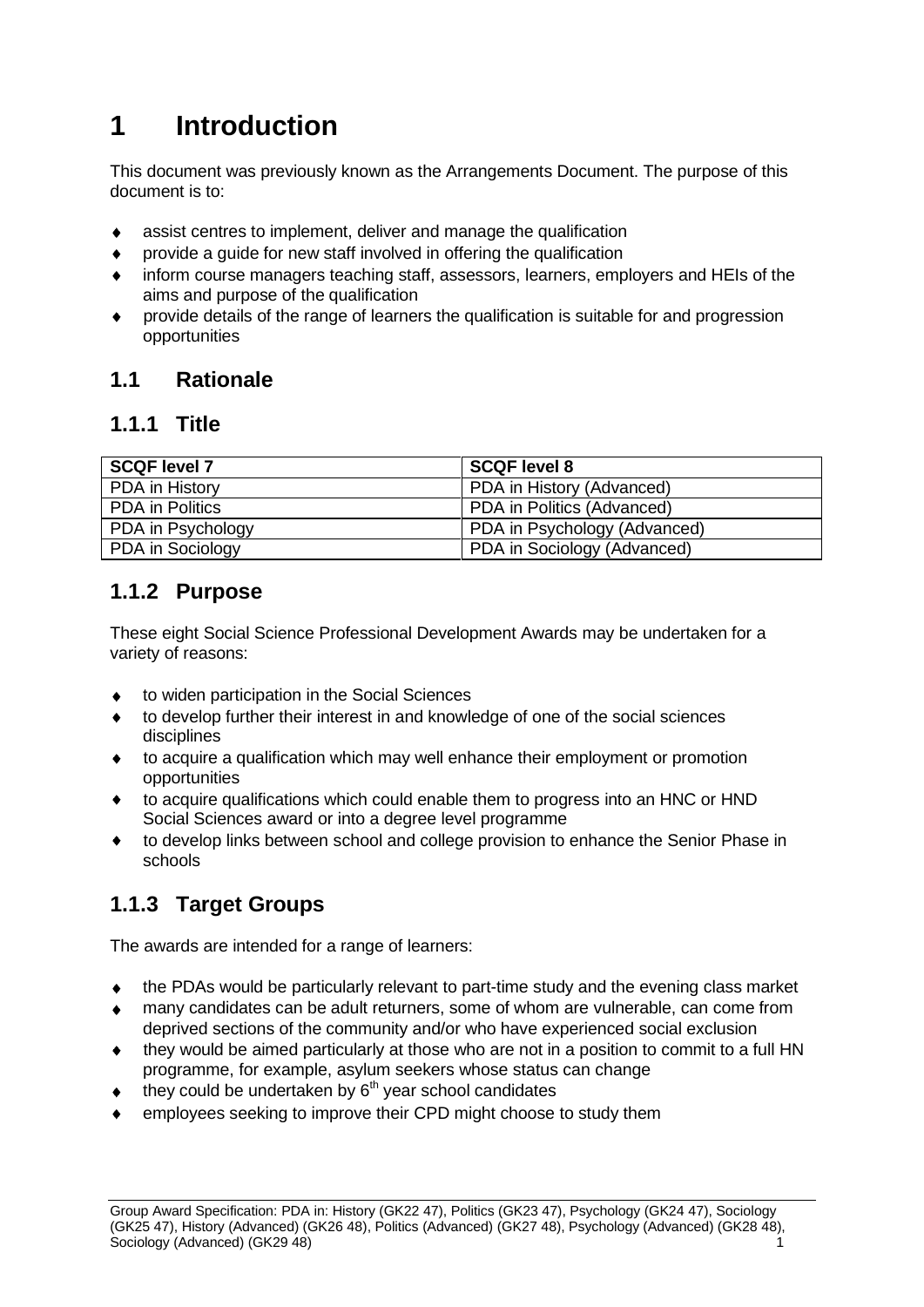Each social science subject has value in its own right. Candidates would receive credit for indepth knowledge in a subject specific area. The PDA would recognise the importance of subject content and the development of specialist skills.

#### **Types/range of learners**

| <b>Learner Group</b>     |   |                      |   |                            |   |
|--------------------------|---|----------------------|---|----------------------------|---|
| <b>Markets aimed at:</b> |   | Who product is       |   | Who will deliver           |   |
|                          |   | for:                 |   | product:                   |   |
| Widening                 | X | Adult returners      | X | <b>FE Colleges</b>         | X |
| participation            |   |                      |   |                            |   |
| Workforce                | X | <b>Employees</b>     | X | Schools                    |   |
| development              |   |                      |   |                            |   |
| $16 - 19$                | X | School candidates    | X | Private training providers |   |
| Skills for Life and      | X | FE candidates        | X | <b>HE</b>                  |   |
| Work                     |   |                      |   |                            |   |
| Engaging employer        |   | <b>HE</b> candidates |   | <b>Adult and Community</b> | X |
|                          |   | <b>Volunteers</b>    | χ | Prisons                    | χ |

### <span id="page-3-0"></span>**1.2 Place of PDAs within Progression Opportunities**

The PDA would provide progression from Access programmes (eg SWAP) and National Qualifications at SCQF levels 5 and 6. It would be a subset of the HNC Social Sciences award. The award would also provide progression towards Open University programmes.

| <b>SCQF</b>    | Qualification                      | <b>Subject Area</b>                         |
|----------------|------------------------------------|---------------------------------------------|
| level          |                                    |                                             |
| $\mathbf{1}$   | <b>Access 1/National 1</b>         | <b>Social Subjects Units</b>                |
| $\overline{2}$ | <b>Access 2/National 2</b>         | <b>Social Subjects Units/Course</b>         |
| 3              | <b>Access 3/National 3</b>         | <b>History Units/Course</b>                 |
|                |                                    | <b>Modern Studies Units/Course</b>          |
| 4              | Intermediate 1/National 4          | <b>History Units/Course</b>                 |
|                |                                    | <b>Modern Studies Units/Course</b>          |
|                |                                    | <b>People and Society Units/Course</b>      |
| 5              | Intermediate 2/National 5/         | <b>History Units/Course</b>                 |
|                | <b>National Certificate</b>        | <b>Modern Studies Units/Course</b>          |
|                |                                    | <b>Psychology Units/Course</b>              |
|                |                                    | <b>Sociology Units/Course</b>               |
|                |                                    | <b>Social Sciences National Certificate</b> |
| 6              | <b>Higher/National Certificate</b> | <b>History Units/Course</b>                 |
|                |                                    | <b>Modern Studies Units/Course</b>          |
|                |                                    | <b>Politics Units/Course</b>                |
|                |                                    | <b>Psychology Units/Course</b>              |
|                |                                    | <b>Sociology Units/Course</b>               |
|                |                                    | <b>Social Sciences National Certificate</b> |
| $\overline{7}$ | Advanced Higher/ HNC/              | <b>History Units/Course</b>                 |
|                | Degree Year 1                      | <b>Modern Studies Units/Course</b>          |
|                |                                    | <b>Sociology Advanced Higher Units</b>      |
|                |                                    | <b>Social Sciences HNC</b>                  |
| 8              | HND/Degree Year 2                  | <b>Social Sciences HND</b>                  |
| 9              | Degree Year 3                      | <b>Social Sciences</b>                      |
| 10             | Degree Year 4                      | <b>Social Sciences</b>                      |

Group Award Specification: PDA in: History (GK22 47), Politics (GK23 47), Psychology (GK24 47), Sociology (GK25 47), History (Advanced) (GK26 48), Politics (Advanced) (GK27 48), Psychology (Advanced) (GK28 48), Sociology (Advanced) (GK29 48) 2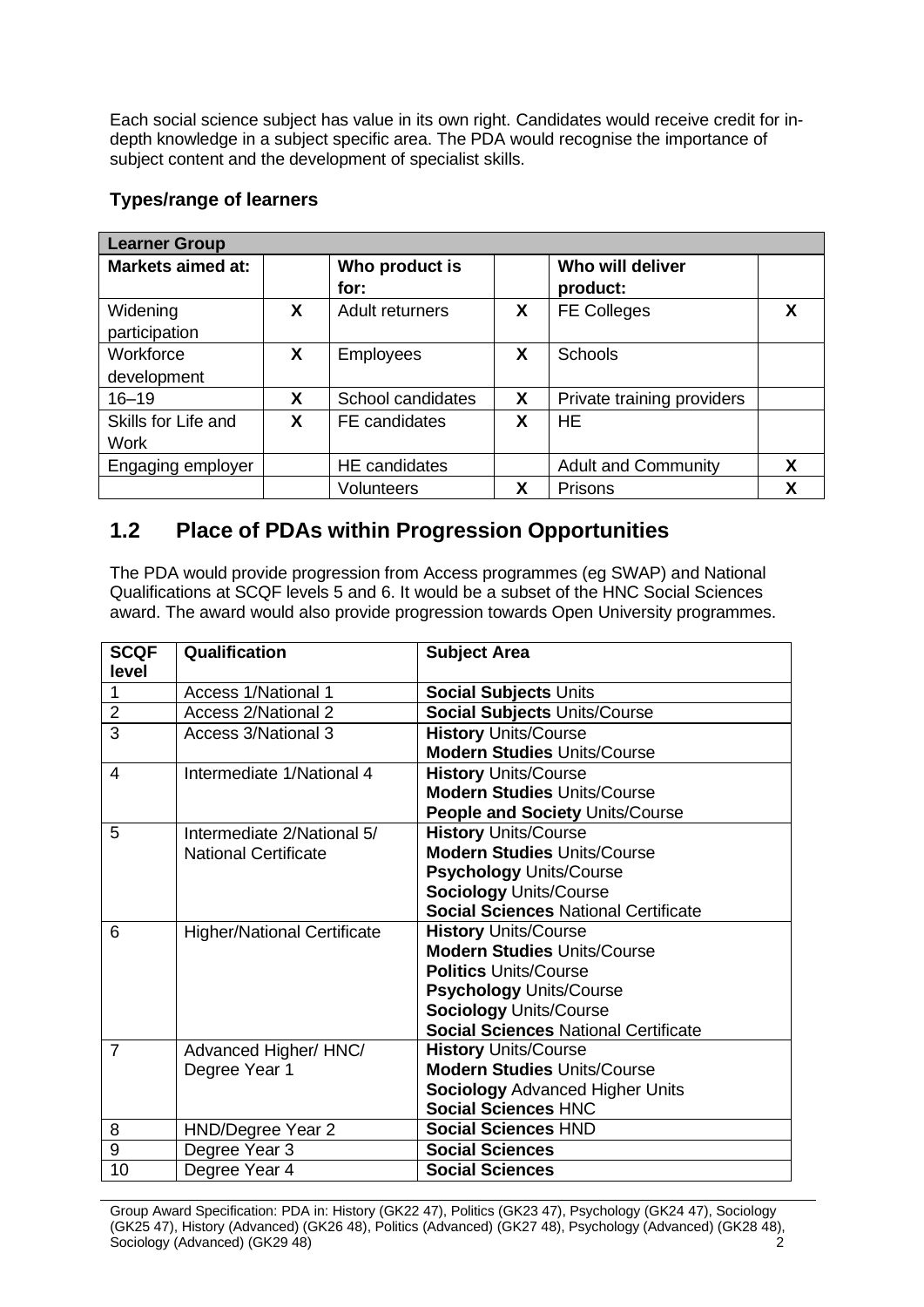# <span id="page-4-0"></span>**1.3 Employment Opportunities**

Market research continues to show that employers, in both the public and private sector, accept the relevance of the HNC and HND in Social Sciences. Skills such as communication, time management and the ability to work with others were said to be fundamental to a candidate's employment prospects.

The PDAs also support the development of other higher order skills that are useful in many employment situations. Skills such as data handling, critical analysis and complex thinking skills are developed and achieved through the complexity of the material being covered as well as the activities inherent in the delivery and assessment of the subject matter. The PDAs require a learner to go beyond the basic knowledge and understanding to analysis and evaluation of conflicting theories. Skills such as problem solving, research skills and reaching conclusions are advantageous in many occupations. These are transferable skills, not specific to one situation but adaptable for a variety of situations. It is these skills that employers want their staff to demonstrate. The PDAs support the growth of these competences.

Candidates who have progressed into employment, or were in employment while studying for the Group Awards, confirm their usefulness to employment prospects. This is illustrated further under Subject Related (Specific) Aims of the Group Awards as well as the General Aims.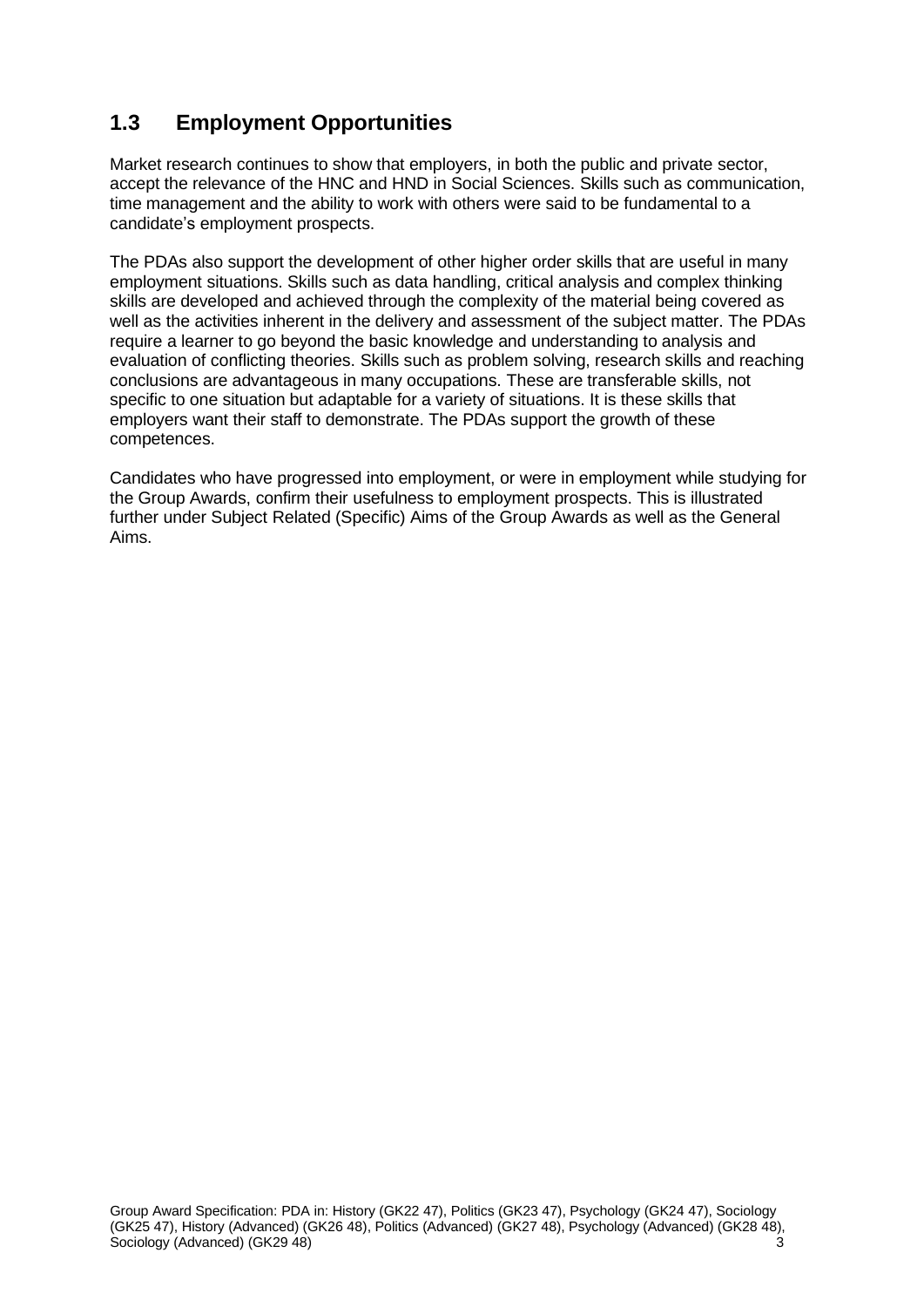# <span id="page-5-0"></span>**2 Qualifications structures**

These Professional Development Awards are made up of 3 SQA Unit credits. They comprise 24 SCQF credit points at SCQF level 7 or at level 8 in the case of the Advanced PDAs. A mapping of Core Skills development opportunities is available in Section 5.2.

### <span id="page-5-1"></span>**2.1 Structure**

## <span id="page-5-2"></span>**2.1.1 SCQF level 7 PDAs**

| <b>Unit</b>           | <b>Unit title</b>                                                                        | <b>SQA</b>     | <b>SCQF</b> | <b>SCQF</b>    |
|-----------------------|------------------------------------------------------------------------------------------|----------------|-------------|----------------|
| Code                  |                                                                                          | credit         | credit      | level          |
|                       |                                                                                          |                | points      |                |
| <b>HISTORY PDA</b>    |                                                                                          |                |             |                |
| <b>FK7V 34</b>        | History A: Introducing Topics within a Historical<br>Period                              | 1              | 8           | $\overline{7}$ |
| J02X 34*              | History B: Analysing Topics within a Historical<br>Period                                |                | 16          | $\overline{7}$ |
|                       |                                                                                          |                |             |                |
| <b>POLITICS PDA</b>   |                                                                                          |                |             |                |
| J032 34*              | Politics A: An Introduction to Political Theories of the<br><b>State</b>                 | 1              | 8           | 7              |
| J0H0 34*              | Politics B: The United Kingdom and Scotland                                              | $\overline{2}$ | 16          | $\overline{7}$ |
|                       |                                                                                          |                |             |                |
| <b>PSYCHOLOGY PDA</b> |                                                                                          |                |             |                |
| <b>FK8D 34</b>        | Psychology A: History and Development of<br>Psychology                                   | 1              | 8           | $\overline{7}$ |
| J030 34*              | Psychology B: Explanation and Research of<br><b>Psychological Topics</b>                 | 2              | 16          | $\overline{7}$ |
|                       |                                                                                          |                |             |                |
| <b>SOCIOLOGY PDA</b>  |                                                                                          |                |             |                |
| <b>FK8R 34</b>        | Sociology A: Introduction to Sociology                                                   | 1              | 8           | $\overline{7}$ |
| J031 34*              | Sociology B: Applying Sociological Theories and<br><b>Studies to Sociological Topics</b> | $\overline{2}$ | 16          | 7              |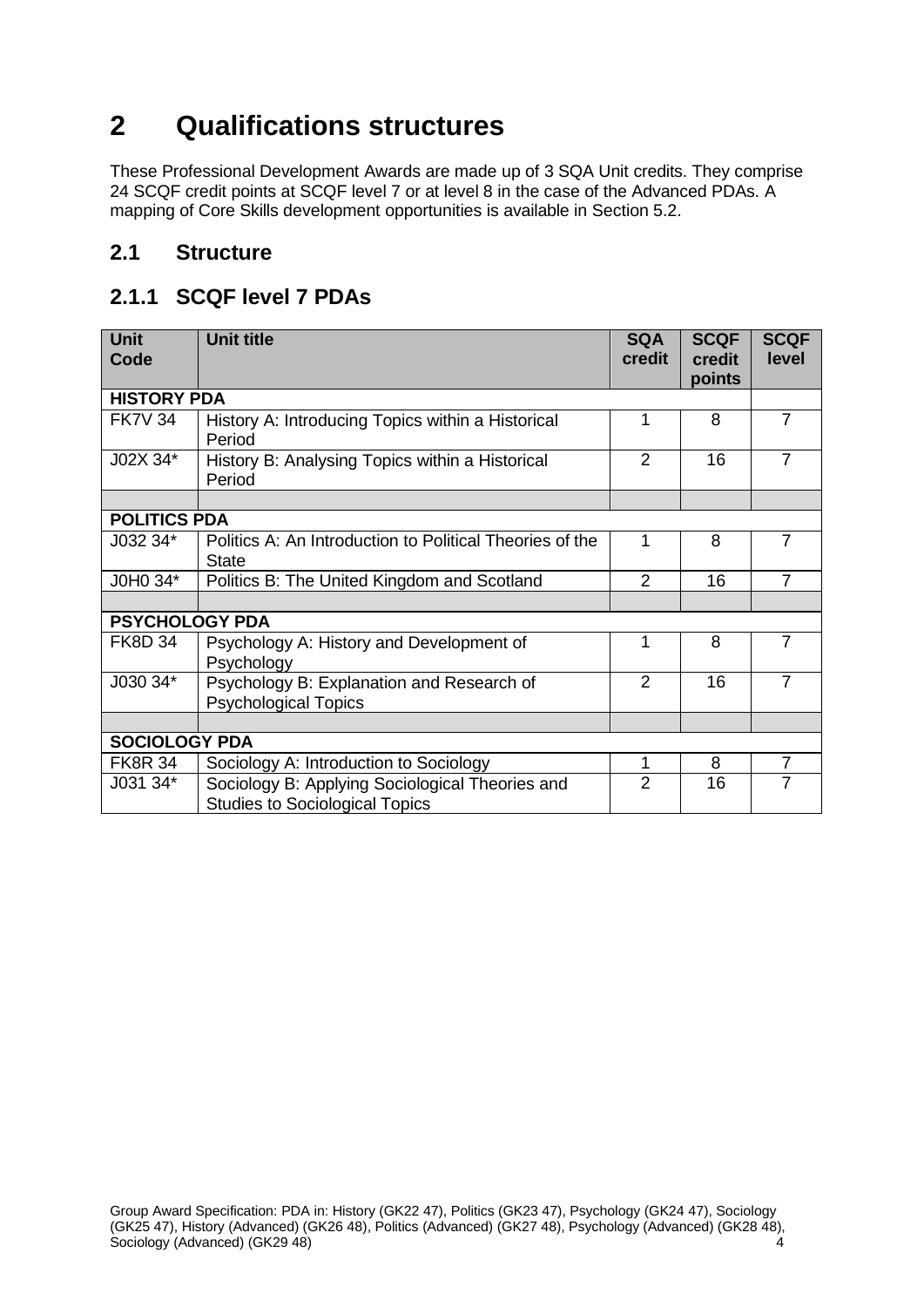# <span id="page-6-0"></span>**2.1.2 SCQF level 8 PDAs (Advanced)**

| <b>Unit Code</b> | <b>Unit title</b>                                                       | <b>SQA</b><br>credit | <b>SCQF</b><br>credit<br>points | <b>SCQF</b><br><b>level</b> |
|------------------|-------------------------------------------------------------------------|----------------------|---------------------------------|-----------------------------|
|                  | <b>HISTORY (ADVANCED) PDA</b>                                           |                      |                                 |                             |
| <b>JOLS 35*</b>  | History C: Evaluating Topics within a Historical<br>Period              | $\overline{2}$       | 16                              | 8                           |
| <b>FK7T 35</b>   | <b>History D: Specialist Study</b>                                      | 1                    | 8                               | 8                           |
|                  |                                                                         |                      |                                 |                             |
|                  | <b>POLITICS (ADVANCED) PDA</b>                                          |                      |                                 |                             |
| <b>JONB 35*</b>  | Politics C: The United States and European<br>Union                     | $\overline{2}$       | 16                              | 8                           |
| FK84 35          | <b>Politics D: Political Representation</b>                             | 1                    | 8                               | 8                           |
|                  |                                                                         |                      |                                 |                             |
|                  | <b>PSYCHOLOGY (ADVANCED) PDA</b>                                        |                      |                                 |                             |
| <b>JONC 35*</b>  | Psychology C: Analysis and Evaluation of<br><b>Psychological Topics</b> | 2                    | 16                              | 8                           |
| <b>FK8C 35</b>   | Psychology D: The Research Process in<br>Psychology                     | 1                    | 8                               | 8                           |
|                  |                                                                         |                      |                                 |                             |
|                  | <b>SOCIOLOGY (ADVANCED) PDA</b>                                         |                      |                                 |                             |
| <b>JONA 35*</b>  | Sociology C: Analysing and Evaluating<br>Sociological Debates           | $\overline{2}$       | 16                              | 8                           |
| <b>FK8P35</b>    | Sociology D: Specialist Study                                           | 1                    | 8                               | 8                           |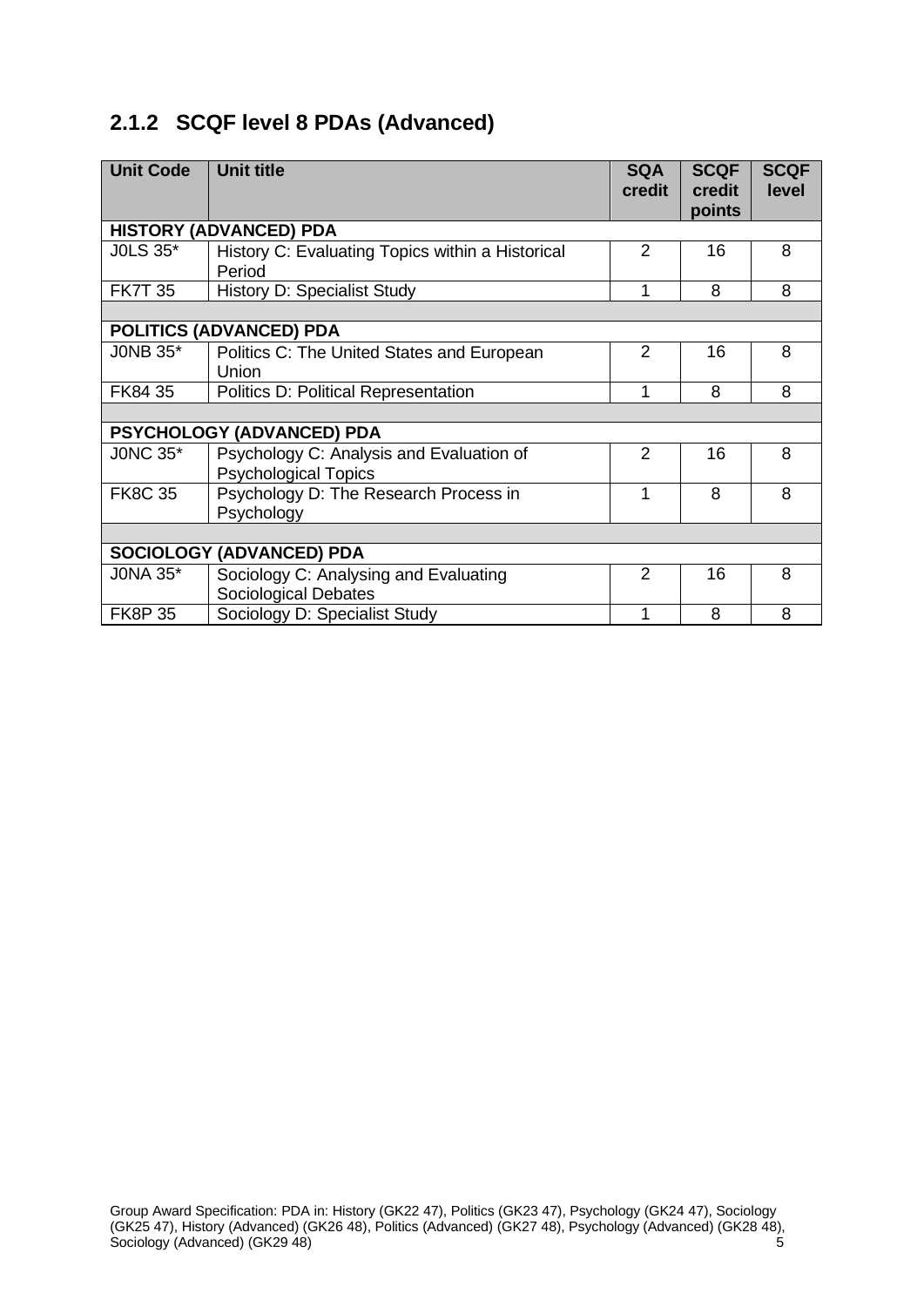# <span id="page-7-0"></span>**3 Aims of the qualifications**

Candidates will be encouraged not only to know and evaluate research carried out by social scientists associated with the specific discipline, but also to understand how research is carried out along with its philosophical base. Wherever possible, research methods will be contextualised. Candidates will also have several opportunities to carry out small-scale pieces of research themselves depending on subject choice.

## **3.1 General aims of the Professional Development Awards**

- Develop skills in information communication technology
- Organising and planning  $\blacklozenge$
- Working as an individual and with others
- Problem solving
- Enabling progression within the SCQF, including progression to HNC or HND programmes
- Time management, goal setting, punctuality and meeting deadlines  $\blacktriangle$
- Referencing, citation and bibliography skills  $\blacklozenge$
- Developing personal effectiveness
- Developing the ability to take responsibility for one's own learning
- Providing opportunities for career planning and enhancing candidates' employment prospects

### <span id="page-7-1"></span>**3.1.1 Specific aims of the Professional Development Awards (SCQF level 7)**

- Develop an understanding of a social science discipline
- Develop an understanding of the contribution a social science discipline makes to the modern world and human behaviour
- Develop an open-minded, critical and evaluative approach to study  $\blacklozenge$
- Develop examination techniques
- Gain knowledge and understanding of the importance of evidence based research, including investigation and research skills
- Gain knowledge of competing views, perspectives, theories and evidence relating to a social science discipline
- Develop skills in managing and prioritising information

### <span id="page-7-2"></span>**3.1.2 Specific aims of the Professional Development Awards (SCQF level 8)**

- Develop an understanding of a social science discipline  $\bullet$
- Develop an understanding of the contribution a social science discipline makes to the modern world and human behaviour
- Develop an open-minded, critical and evaluative approach to study
- Develop examination techniques
- Gain knowledge and understanding of the importance of evidence based research, including investigation and research skills
- Gain knowledge of competing views, perspectives, theories and evidence relating to a social science discipline
- Develop skills in managing and prioritising information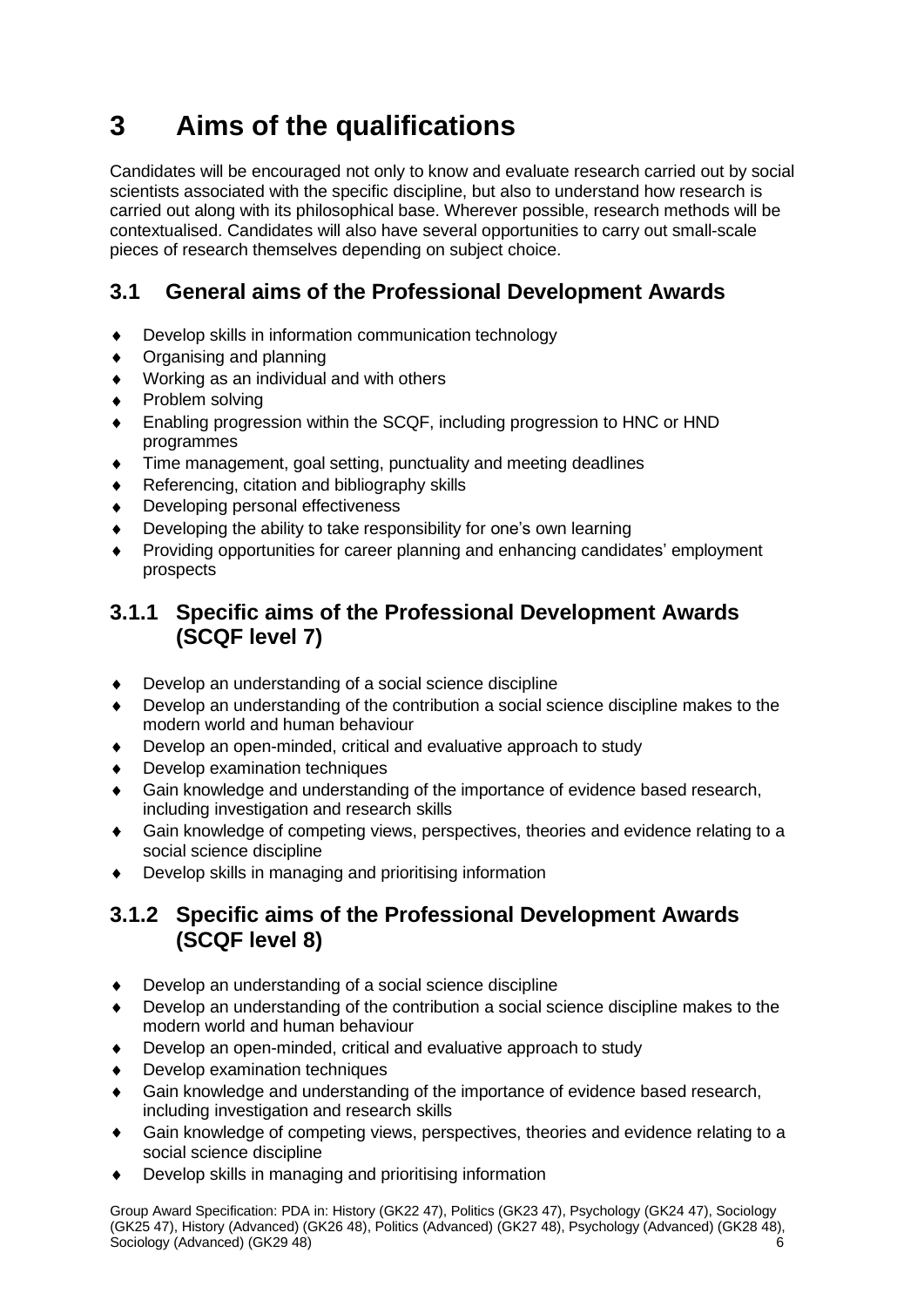# <span id="page-8-0"></span>**4 Recommended entry to the qualifications**

# <span id="page-8-1"></span>**4.1 PDAs (SCQF level 7)**

Entry to this qualification is at the discretion of the centre. The following information on prior knowledge, skills, experience or qualifications that provide suitable preparation for this qualification has been provided for guidance only.

Learners would benefit from having attained the skills, knowledge and understanding required by one or more of the following or equivalent qualifications and/or experience:

- SQA Units, courses and programmes in appropriate subjects at SCQF level 6  $\blacklozenge$
- SWAP Access programmes in Arts and Humanities
- and/or other equivalent qualifications

Social Sciences has a tradition of offering opportunities to applicants without formal qualifications and who may have experienced social exclusion. Therefore, centres are encouraged to support fully our tradition of social inclusion and continue to provide opportunities for applicants from non-traditional programmes. In such cases, centres are encouraged to take into account experience, life skills and potential ability.

Consideration of access should be based on the interest and ability of a candidate to undertake the particular Units. For example, an applicant may have completed a noncertificated course in psychology or sociology and wish to pursue this at a higher level. Alternatively, a candidate may be involved in political activity and wish some type of formal certificate.

## <span id="page-8-2"></span>**4.1.1 Core Skills entry profile**

The Core Skill entry profile provides a summary of the associated assessment activities that exemplify why a particular level has been recommended for this qualification. The information should be used to identify if additional learning support needs to be put in place for learners whose Core Skills profile is below the recommended entry level or whether learners should be encouraged to do an alternative level or learning programme.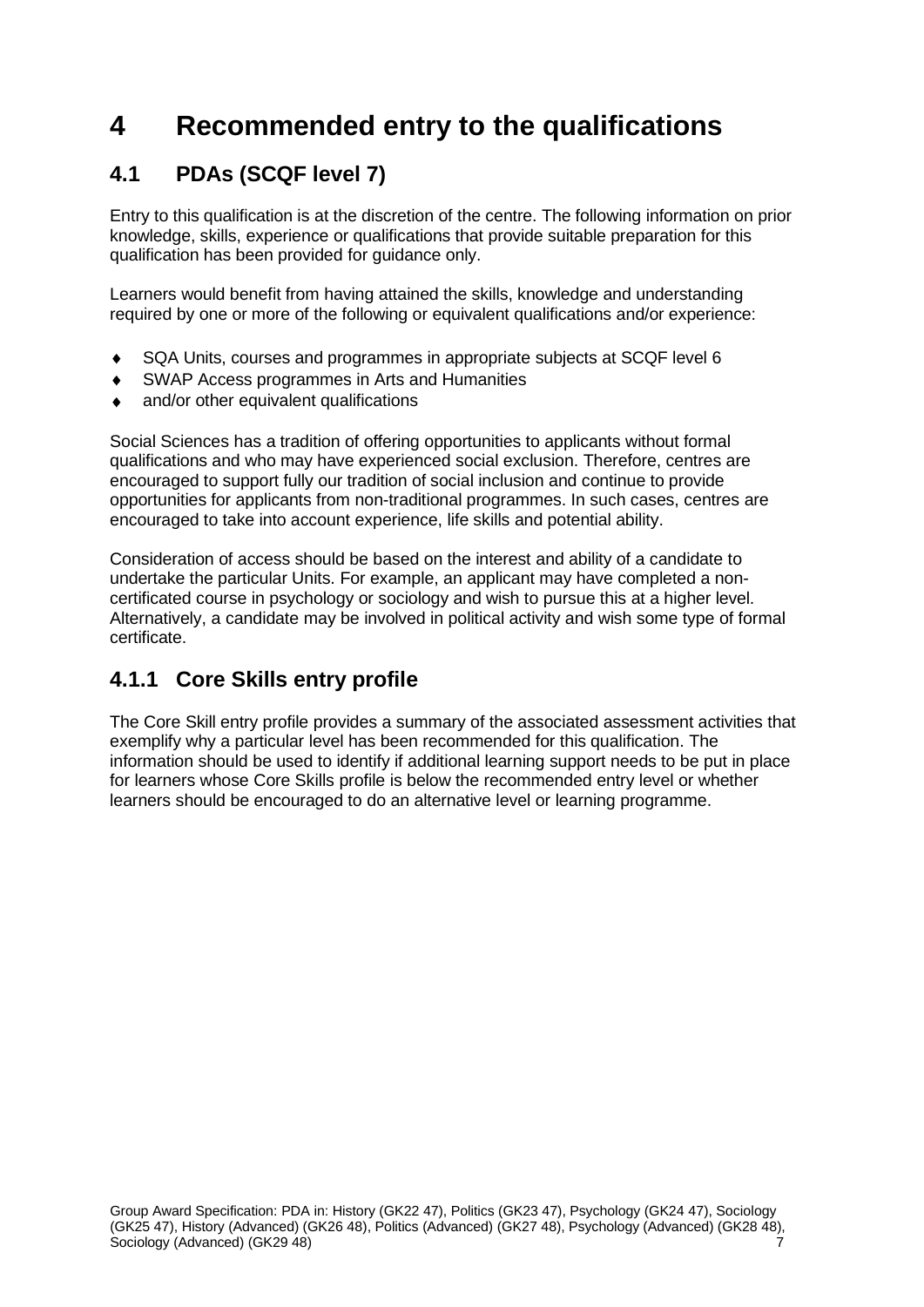| <b>Core Skill</b>                                 | <b>Recommended</b><br><b>SCQF entry</b><br>profile | <b>Associated assessment activities</b>                                                                                                                                                                                                                                                                                                                                                                                                                                                        |
|---------------------------------------------------|----------------------------------------------------|------------------------------------------------------------------------------------------------------------------------------------------------------------------------------------------------------------------------------------------------------------------------------------------------------------------------------------------------------------------------------------------------------------------------------------------------------------------------------------------------|
| Communication                                     | 5                                                  | Research, read and select<br>٠<br>information from variety of<br>sources<br>Explain, analyse and evaluate<br>٠<br>information<br><b>Present arguments</b><br>Synthesise information<br>٠<br>Organise and structure complex<br>٠<br>communication effectively<br>Use referencing, citation and<br>٠<br>bibliography systems<br>Use accurate spelling, grammar<br>٠<br>and punctuation<br>Use appropriate word choice<br>٠                                                                       |
| Numeracy                                          | 5                                                  | Interpretation of data and<br>٠<br>statistics<br>Production of data and statistics                                                                                                                                                                                                                                                                                                                                                                                                             |
| Information and Communication<br>Technology (ICT) | 5                                                  | Present information using<br>$\blacklozenge$<br>PowerPoint or other ICT<br>presentation tool<br>Search web sites for relevant<br>٠<br>information<br>Present formative and summative<br>٠<br>evidence electronically, for<br>example: creating a Blog;<br>keeping a reflective electronic<br>journal; making a podcast;<br>ePortfolio<br>Use of different types of software<br>Use of word<br>processing/spreadsheet/data<br>handling packages<br>Use of various audio visual<br>٠<br>software |
| <b>Problem Solving</b>                            | 5                                                  | Project based learning activities<br>٠<br>Active learning/cooperative<br>٠<br>learning activities                                                                                                                                                                                                                                                                                                                                                                                              |
| <b>Working with Others</b>                        | 5                                                  | Active learning/cooperative<br>٠<br>learning activities                                                                                                                                                                                                                                                                                                                                                                                                                                        |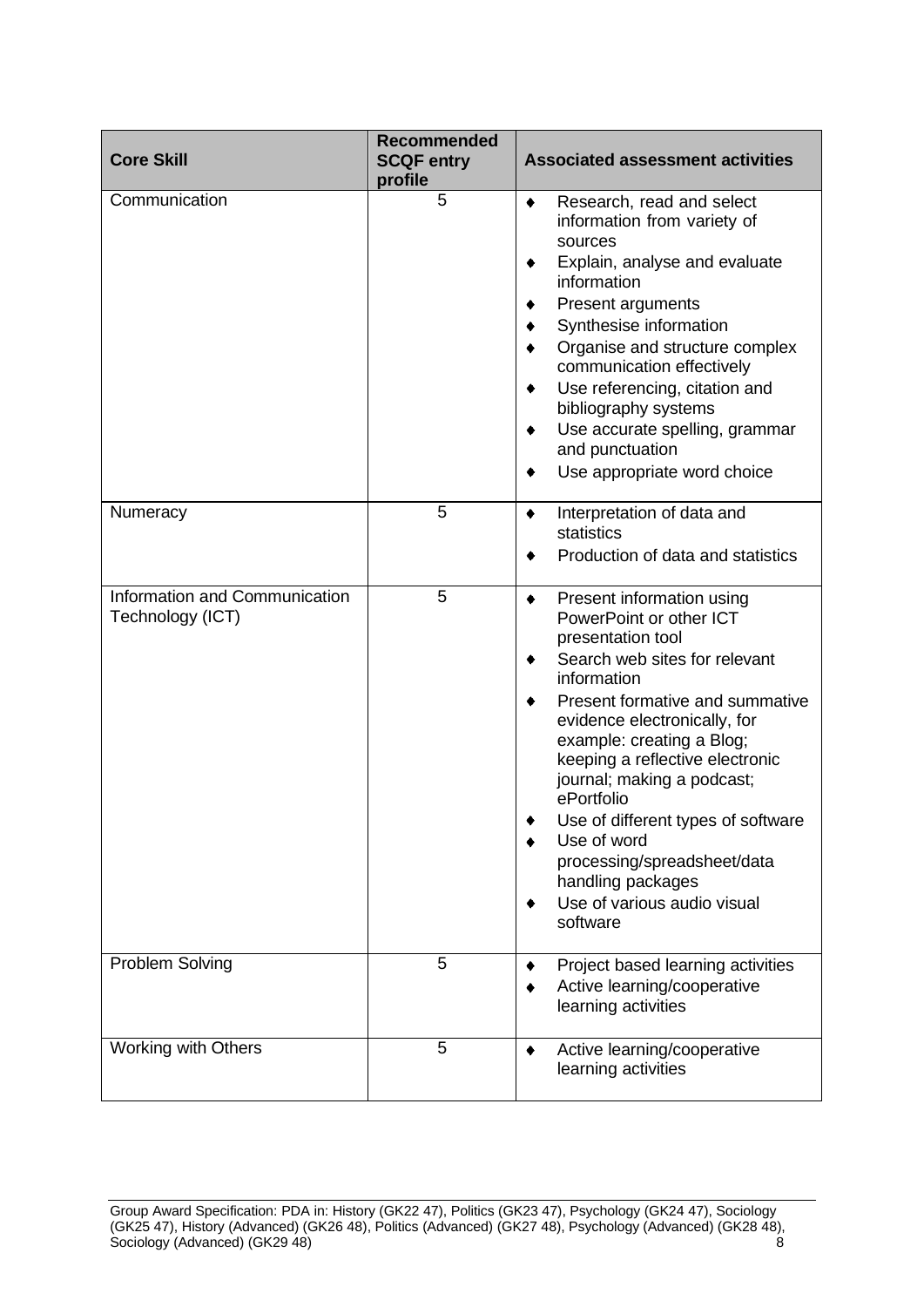# <span id="page-10-0"></span>**4.2 PDAs (SCQF level 8)**

Entry to this qualification is at the discretion of the centre. However, it would beneficial if candidates had at least one of the following:

- Relevant Units or qualifications at SCQF level 7
- Relevant PDA at SCQF level 7  $\ddot{\bullet}$
- HNC Social Sciences  $\blacklozenge$
- Significant employment experience where detailed written reports are expected
- Relevant employment experience for a specific subject(s)

### <span id="page-10-1"></span>**4.2.1 Core Skills entry profile**

| <b>Core Skill</b>                                 | Recommended<br><b>SCQF entry</b><br>profile | <b>Associated assessment activities</b>                                                                   |
|---------------------------------------------------|---------------------------------------------|-----------------------------------------------------------------------------------------------------------|
| Communication                                     | 6                                           | Essays; presentation; poster<br>presentation; blogs and podcasts                                          |
| Numeracy                                          | 5                                           | Research project would include using<br>statistics                                                        |
| Information and Communication<br>Technology (ICT) | 5                                           | Word processed essays and reports;<br>blogs and podcasts. SPSS or similar<br>package for research project |
| <b>Problem Solving</b>                            | 6                                           | Research project in Psychology;<br>subject specific 'D' Units at SCQF<br>level 8                          |
| <b>Working with Others</b>                        | 6                                           | Group activities, eg research in<br>Psychology, field work in Geography                                   |

# <span id="page-10-2"></span>**5. Additional benefits of the qualification in meeting employer needs**

Market research continues to show that employers, in both the public and private sector, accept the relevance of the Social Sciences. Skills such as communication, time management and the ability to work with others were said to be fundamental to a candidate's employment prospects.

Candidates who have progressed into employment, or were in employment while studying for such Awards, confirm their usefulness to employment prospects. This is illustrated further under subject related (specific) aims of the Professional Development Awards as well as the General Aims.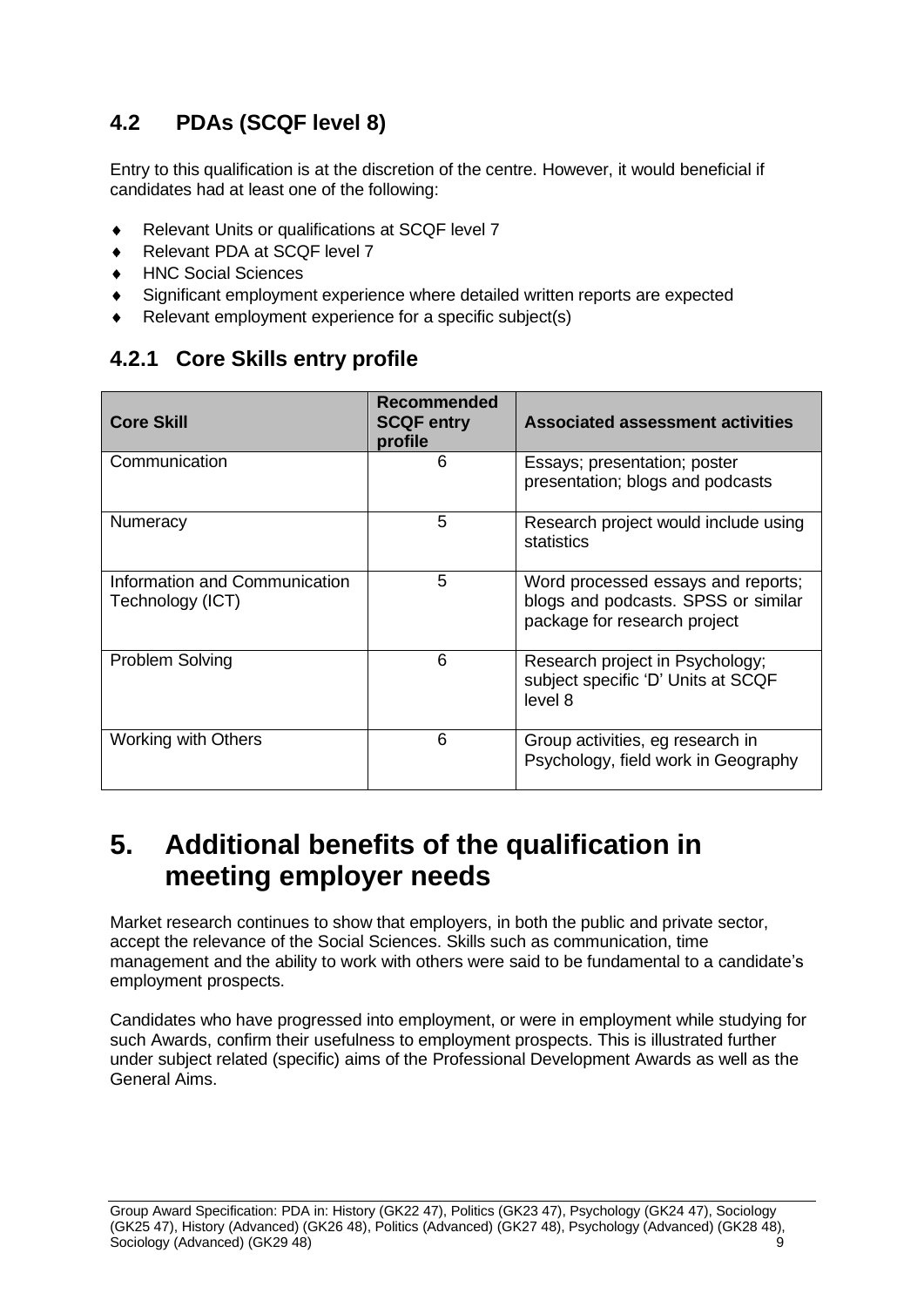### <span id="page-11-0"></span>**5.1 Mapping of General Aims of PDAs (SCQF level 7 and 8)**

- Develop skills in information and communication technology.
- Develop skills in numeracy.
- Organising and planning.
- Working as an individual and with others.
- Problem solving.
- Enabling progression within the SCQF, including progression to degree programmes.
- Time management, goal setting, punctuality and meeting deadlines.
- Referencing, citation and bibliography skills.
- Developing personal effectiveness.
- Developing the ability to take responsibility for one's own learning.
- Providing opportunities for career planning and enhancing candidates' employment prospects.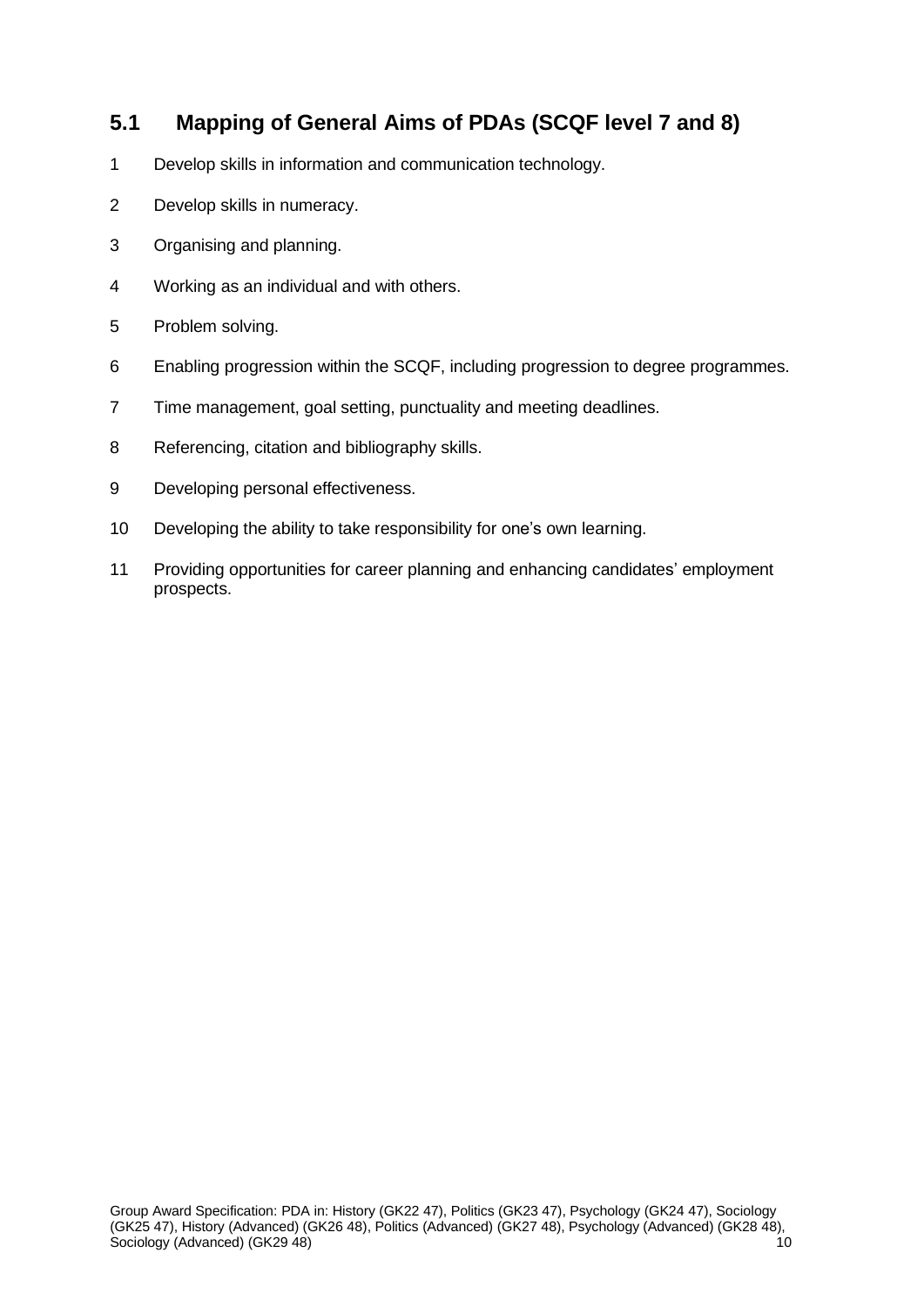# **5.1.1 Mapping of general aims to Units**

<span id="page-12-0"></span>

|                |                                                                                   |                | <b>Aims</b>    |                         |                         |                 |                |                         |                |                         |                         |                |  |
|----------------|-----------------------------------------------------------------------------------|----------------|----------------|-------------------------|-------------------------|-----------------|----------------|-------------------------|----------------|-------------------------|-------------------------|----------------|--|
| Code           | <b>Unit title</b>                                                                 | 1              | $\mathbf{2}$   | 3                       | 4                       | $5\phantom{.0}$ | 6              | 7                       | 8              | 9                       | 10                      | 11             |  |
| <b>FK7V 34</b> | History A: Introducing Topics within a<br><b>Historical Period</b>                | $\sf X$        |                |                         | $\sf X$                 | $\sf X$         | $\sf X$        | $\overline{X}$          | $\overline{X}$ | $\mathsf{X}$            | $\mathsf{X}$            | $\sf X$        |  |
| <b>FK7W 34</b> | History B: Analysing Topics within a<br><b>Historical Period</b>                  | $\sf X$        |                |                         | $\sf X$                 | $\sf X$         | $\mathsf{X}$   | $\overline{\mathsf{x}}$ | $\sf X$        | $\mathsf{X}$            | $\mathsf{X}$            | $\mathsf{X}$   |  |
| FK85 34        | Politics A: An Introduction to Political<br>Theories of the State                 | $\sf X$        |                |                         | X                       | $\sf X$         | $\sf X$        | $\sf X$                 | $\sf X$        | $\sf X$                 | X                       | $\sf X$        |  |
| FK86 34        | Politics B: The United Kingdom and<br>Scotland                                    | $\overline{X}$ |                |                         | $\overline{X}$          | $\sf X$         | $\sf X$        | $\overline{\mathsf{x}}$ | $\overline{X}$ | $\overline{X}$          | $\overline{X}$          | $\mathsf{X}$   |  |
|                |                                                                                   |                |                |                         |                         |                 |                |                         |                |                         |                         |                |  |
| <b>FK8D 34</b> | Psychology A: History and Development of<br>Psychology                            | $\overline{X}$ |                |                         | $\overline{\mathsf{x}}$ | $\overline{X}$  | $\overline{X}$ | $\overline{\mathsf{x}}$ | $\overline{X}$ | $\overline{\mathsf{x}}$ | $\overline{\mathsf{x}}$ | $\overline{X}$ |  |
| <b>FK8E 34</b> | Psychology B: Explanation and Research of<br><b>Psychological Topics</b>          | $\overline{X}$ | $\overline{X}$ | $\overline{X}$          | $\overline{X}$          | X               | X              | $\overline{X}$          | $\overline{X}$ | $\overline{X}$          | $\overline{X}$          | $\overline{X}$ |  |
|                |                                                                                   |                |                |                         |                         |                 |                |                         |                |                         |                         |                |  |
| <b>FK8R 34</b> | Sociology A: Introduction to Sociology                                            | $\sf X$        |                |                         | X                       | X               | $\sf X$        | X                       | X              | $\sf X$                 | X                       | X              |  |
| <b>FK8T 34</b> | Sociology B: Applying Sociological Theories<br>and Studies to Sociological Topics | $\overline{X}$ |                |                         | $\overline{X}$          | $\overline{X}$  | $\overline{X}$ | $\overline{\mathsf{x}}$ | $\overline{X}$ | $\overline{X}$          | $\overline{X}$          | $\overline{X}$ |  |
|                |                                                                                   |                |                |                         |                         |                 |                |                         |                |                         |                         |                |  |
| <b>FK7X 35</b> | History C: Evaluating Topics within a<br><b>Historical Period</b>                 | $\sf X$        |                |                         | $\overline{X}$          | $\sf X$         | $\mathsf{X}$   | $\overline{\mathsf{x}}$ | $\overline{X}$ | $\sf X$                 | X                       | X              |  |
| <b>FK7T 35</b> | <b>History D: Specialist Study</b>                                                | $\overline{X}$ |                | $\overline{\mathsf{x}}$ | $\overline{X}$          | $\overline{X}$  | $\overline{X}$ | $\overline{X}$          | $\overline{X}$ | $\overline{X}$          | $\overline{\mathsf{x}}$ | $\overline{X}$ |  |
|                |                                                                                   |                |                |                         |                         |                 |                |                         |                |                         |                         |                |  |
| FK87 35        | Politics C: The United States and the<br>European Union                           | $\sf X$        |                |                         | $\sf X$                 | $\times$        | X              | $\sf X$                 | $\sf X$        | $\mathsf{X}$            | X                       | $\mathsf{X}$   |  |
| FK84 35        | <b>Politics D: Political Representation</b>                                       | $\overline{X}$ |                | $\overline{\mathsf{x}}$ | $\overline{\mathsf{X}}$ | $\overline{X}$  | $\sf X$        | $\overline{\mathsf{x}}$ | $\overline{X}$ | $\overline{X}$          | $\overline{X}$          | $\overline{X}$ |  |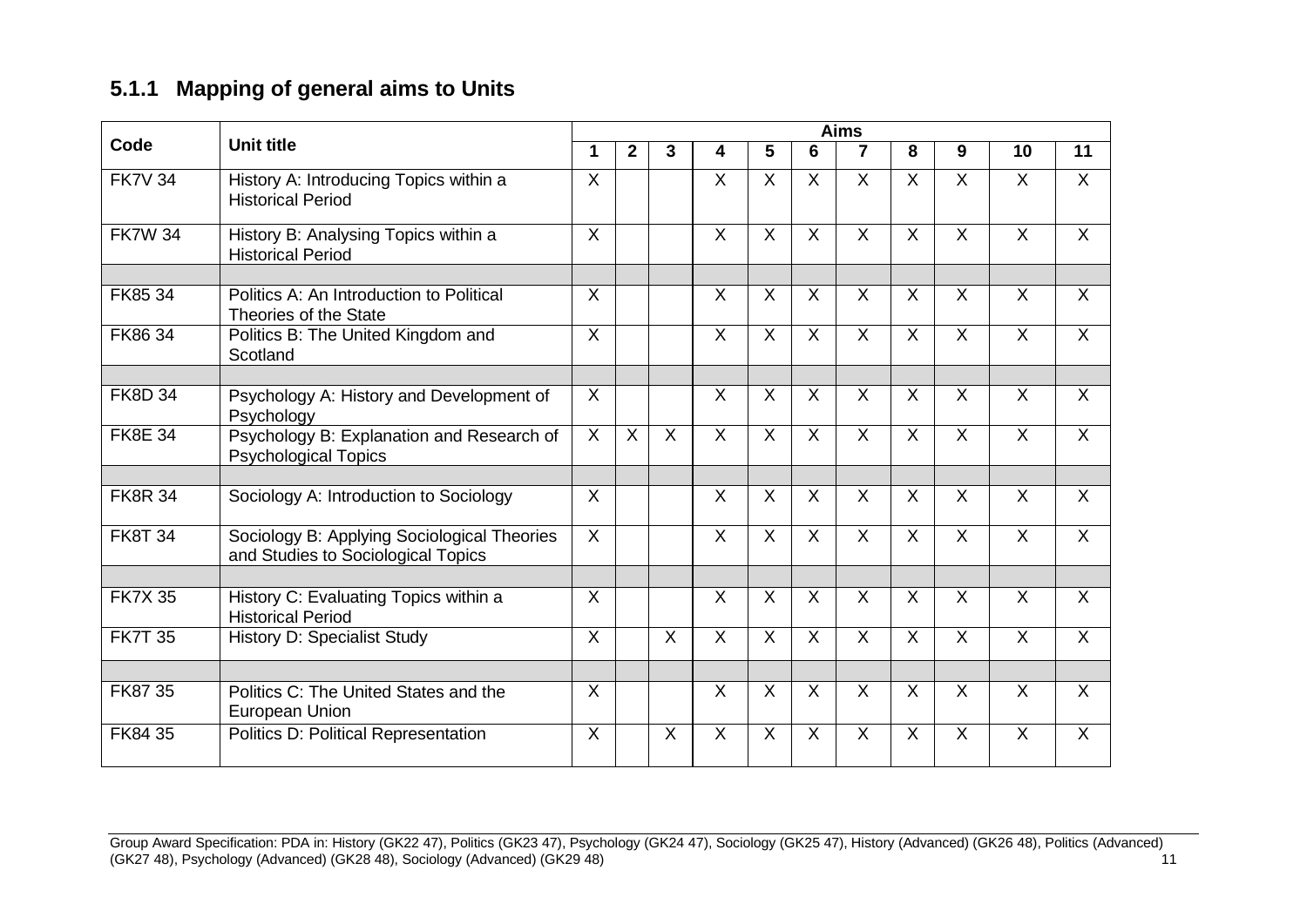|                |                                                                         |   | <b>Aims</b> |   |   |   |   |   |   |  |    |  |
|----------------|-------------------------------------------------------------------------|---|-------------|---|---|---|---|---|---|--|----|--|
| Code           | Unit title                                                              |   |             |   |   |   |   |   | O |  | 10 |  |
| <b>FK8F35</b>  | Psychology C: Analysis and Evaluation of<br><b>Psychological Topics</b> |   |             |   | Х |   |   |   | ⋏ |  | ∧  |  |
| <b>FK8C 35</b> | Psychology D: The Research Process in<br>Psychology                     |   | ∧           | ∧ |   | ⋏ |   | ∧ | Χ |  | ∧  |  |
|                |                                                                         |   |             |   |   |   |   |   |   |  |    |  |
| <b>FK8V 35</b> | Sociology C: Analysing and Evaluating<br>Sociological Debates           |   |             |   | х | ∧ | v | ∧ | Χ |  | ∧  |  |
| <b>FK8P 35</b> | Sociology D: Specialist Study                                           | ⌒ |             | ∧ |   | ⋏ |   |   | х |  | ∧  |  |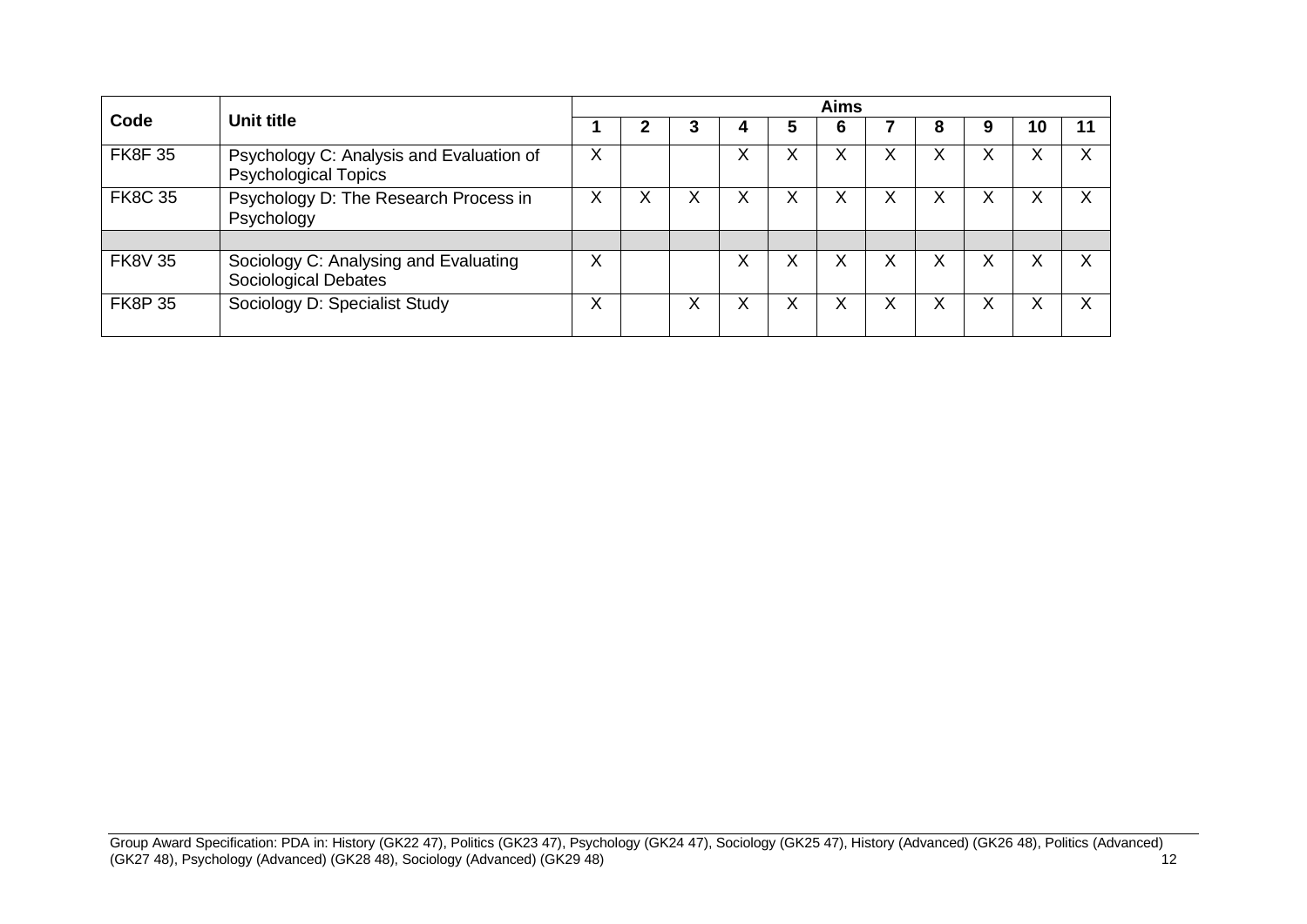# **5.2.1 Mapping of Specific Aims of PDAs (SCQF level 7)**

- 1 Develop an understanding of a social science discipline.
- 2 Develop an understanding of the contribution a social science discipline makes to the modern world and human behavior.
- 3 Develop an open-minded, critical and evaluative approach to study.
- 4 Develop examination techniques.
- 5 Gain knowledge and understanding of the importance of evidence based research, including investigation and research skills.
- 6 Gain knowledge of competing views, perspectives, theories and evidence relating to a social science discipline.
- 7 Develop skills in managing and prioritising information.

<span id="page-14-0"></span>

|                |                                                                                             | <b>Aims</b> |              |         |          |              |         |                |  |  |  |
|----------------|---------------------------------------------------------------------------------------------|-------------|--------------|---------|----------|--------------|---------|----------------|--|--|--|
| Code           | Unit title                                                                                  |             | $\mathbf{2}$ | 3       | 4        | 5            | 6       | $\overline{7}$ |  |  |  |
| <b>FK7V 34</b> | History A: Introducing Topics within<br>a Historical Period                                 | X           | $\sf X$      | X       | X        | X            | X       | X              |  |  |  |
| <b>FK7W 34</b> | History B: Analysing Topics within<br>a Historical Period                                   | $\sf X$     | $\sf X$      | $\sf X$ | $\sf X$  | $\mathsf{X}$ | $\sf X$ | $\sf X$        |  |  |  |
| FK85 34        | Politics A: An Introduction to<br><b>Political Theories of the State</b>                    | X           | X            | $\sf X$ | X        | $\mathsf{X}$ | X       | $\sf X$        |  |  |  |
| FK86 34        | Politics B: The United Kingdom and<br>Scotland                                              | $\sf X$     | $\sf X$      | X       | $\times$ | $\mathsf{X}$ | X       | $\sf X$        |  |  |  |
|                |                                                                                             |             |              |         |          |              |         |                |  |  |  |
| <b>FK8D 34</b> | Psychology A: History and<br>Development of Psychology                                      | $\sf X$     | $\sf X$      | $\sf X$ | $\sf X$  | $\mathsf{X}$ | $\sf X$ | $\sf X$        |  |  |  |
| <b>FK8E 34</b> | Psychology B: Explanation and<br>Research of Psychological Topics                           | X           | X            | X       | X        | X            | X       | X              |  |  |  |
|                |                                                                                             |             |              |         |          |              |         |                |  |  |  |
| <b>FK8R 34</b> | Sociology A: Introduction to<br>Sociology                                                   | X           | $\times$     | X       | $\sf X$  |              | X       | $\sf X$        |  |  |  |
| <b>FK8T 34</b> | Sociology B: Applying Sociological<br>Theories and Studies to<br><b>Sociological Topics</b> | $\sf X$     | $\sf X$      | $\sf X$ | $\sf X$  | $\mathsf{X}$ | X       | $\sf X$        |  |  |  |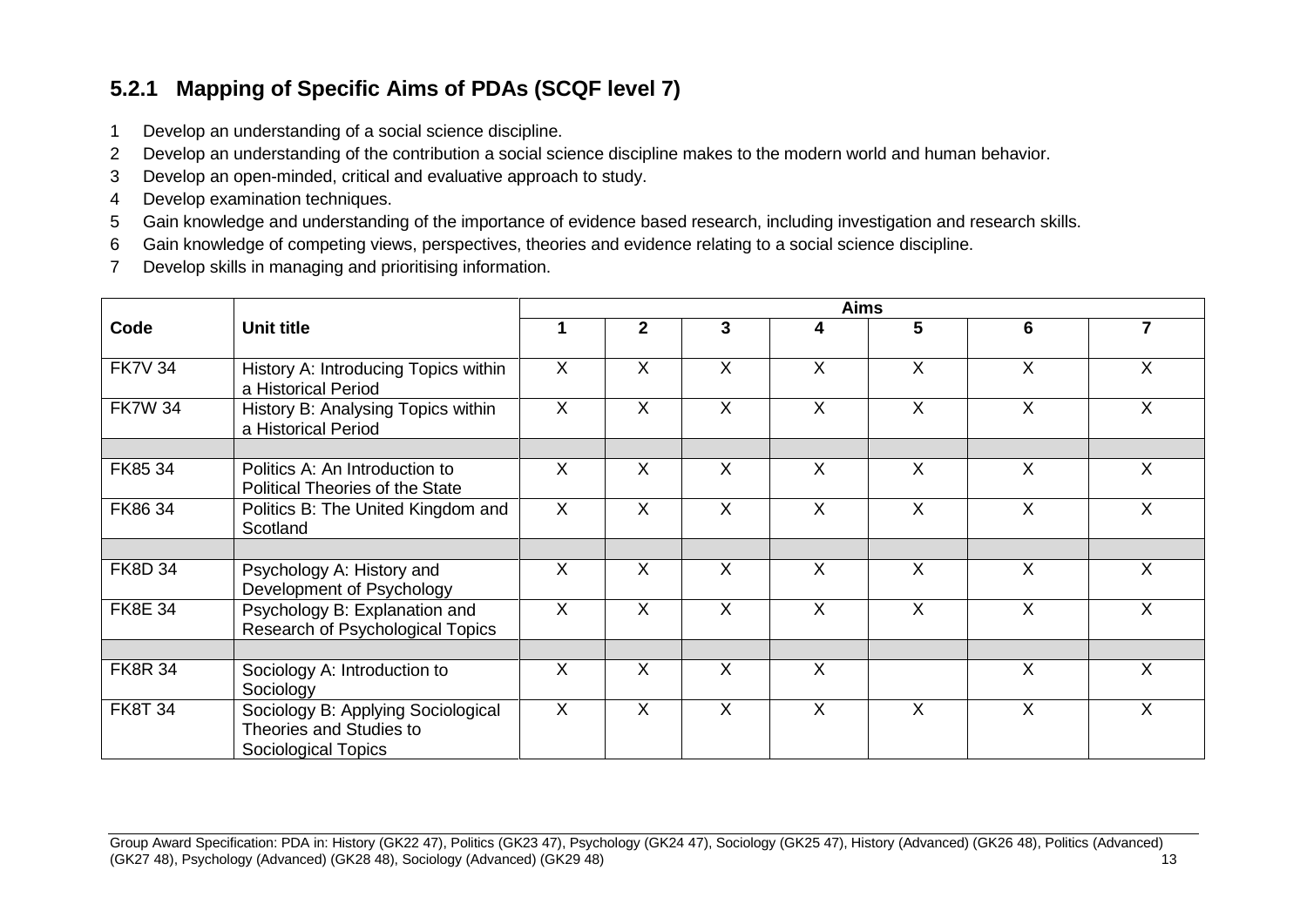## **5.2.2 Mapping of Specific Aims of PDAs (SCQF level 8)**

- 1 Develop an understanding of a social science discipline.
- 2 Develop an understanding of the contribution a social science discipline makes to the modern world and human behaviour.
- 3 Develop an open-minded, critical and evaluative approach to study.
- 4 Develop examination techniques.
- 5 Gain knowledge and understanding of the importance of evidence based research, including investigation and research skills.
- 6 Gain knowledge of competing views, perspectives, theories and evidence relating to a social science discipline.
- 7 Develop skills in managing and prioritising information.

<span id="page-15-0"></span>

|                |                                                                      | <b>Aims</b> |              |   |          |              |                |                |
|----------------|----------------------------------------------------------------------|-------------|--------------|---|----------|--------------|----------------|----------------|
| Code           | <b>Unit title</b>                                                    |             | $\mathbf{2}$ | 3 | 4        | 5            | 6              | $\overline{7}$ |
| <b>FK7X 35</b> | History C: Evaluating Topics within<br>a Historical Period           | X           | X            | X | $\sf X$  | $\mathsf{X}$ | $\sf X$        | $\sf X$        |
| <b>FK7T 35</b> | <b>History D: Specialist Study</b>                                   | X           | X            | X | $\times$ |              | X              | $\sf X$        |
|                |                                                                      |             |              |   |          |              |                |                |
| FK87 35        | Politics C: The United States and<br>the European Union              | X           | X            | X | X        | X.           | X              | $\sf X$        |
| FK84 35        | Politics D: Political Representation                                 | X           | X            | X | $\sf X$  |              | X              | X              |
|                |                                                                      |             |              |   |          |              |                |                |
| <b>FK8F35</b>  | Psychology C: Analysis and<br>Evaluation of Psychological Topics     | X           | $\times$     | X | $\times$ | X.           | X              | $\sf X$        |
| <b>FK8C 35</b> | Psychology D: The Research<br>Process in Psychology                  | X           | X            | X | $\times$ |              | $\overline{X}$ | $\sf X$        |
|                |                                                                      |             |              |   |          |              |                |                |
| <b>FK8V 35</b> | Sociology C: Analysing and<br><b>Evaluating Sociological Debates</b> | X           | X            | X | X        | X            | $\times$       | X              |
| <b>FK8P 35</b> | Sociology D: Specialist Study                                        | X           | X            | X | X        |              | X              | $\sf X$        |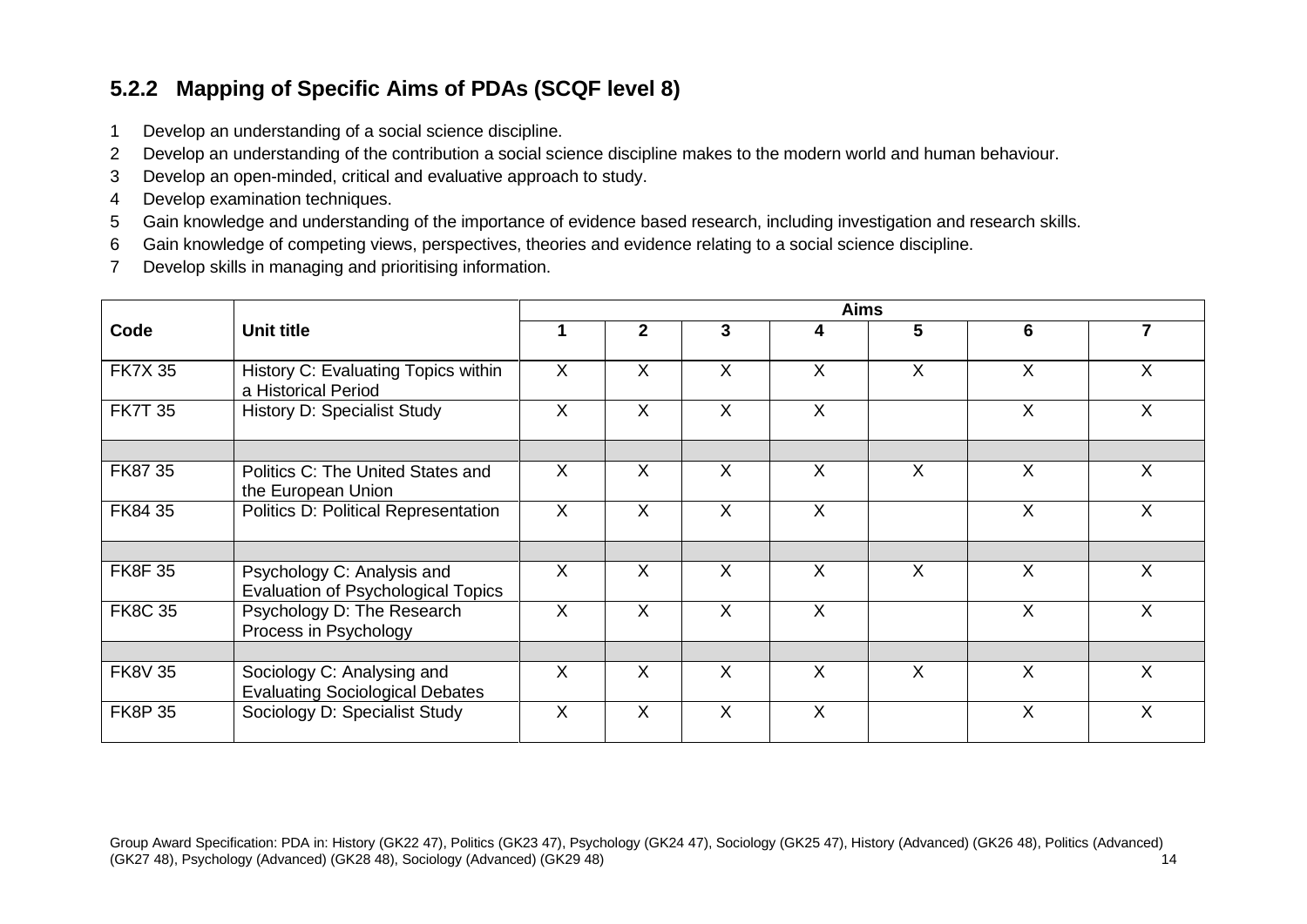# **5.3 Mapping of Core Skills development opportunities across the qualifications**

<span id="page-16-0"></span>

|                |                                                                                                      |               | Communication |                  | <b>Numeracy</b>                |                           | <b>ICT</b>                        |                   | <b>Problem Solving</b>     |                             |                                          | <b>Working with Others</b>                |  |
|----------------|------------------------------------------------------------------------------------------------------|---------------|---------------|------------------|--------------------------------|---------------------------|-----------------------------------|-------------------|----------------------------|-----------------------------|------------------------------------------|-------------------------------------------|--|
| Unit code      | <b>Unit title</b>                                                                                    | Written       | Drai          | Using Number     | Using Graphical<br>Information | Accessing<br>Information  | Providing/Creating<br>Information | Critical Thinking | Planning and<br>Organising | Reviewing and<br>Evaluating | Working<br>Co-operatively<br>with Others | Reviewing<br>Co-operative<br>Contribution |  |
| <b>FK7V 34</b> | History A: Introducing<br>Topics within a Historical<br>Period                                       | D<br>(SCQF 6) | D<br>(SCQF 6) |                  |                                | D<br>(SCQF 5)             | D<br>(SCQF 5)                     |                   |                            |                             |                                          |                                           |  |
| J02X 34*       | History B: Analysing<br>Topics within a Historical<br>Period                                         | (SCQF 6)      | D<br>(SCQF 6) |                  |                                | D<br>(SCQF 5)             | D<br>(SCQF <sub>5</sub> )         | Е<br>(SCQF 5)     |                            |                             |                                          |                                           |  |
|                |                                                                                                      |               |               |                  |                                |                           |                                   |                   |                            |                             |                                          |                                           |  |
| J032 34*       | Politics A: An Introduction<br>to Political Theories of the<br><b>State</b>                          | D<br>(SCQF 6) | D<br>(SCQF 6) |                  |                                | D<br>(SCQF 5)             | D<br>(SCQF 5)                     | Е<br>(SCQF 5)     |                            |                             |                                          |                                           |  |
| J0H0 34*       | Politics B: The United<br>Kingdom and Scotland                                                       | D<br>(SCQF 6) | D<br>(SCQF 6) |                  |                                | D<br>(SCQF 5)             | D<br>(SCQF 5)                     | Е<br>(SCQF 5)     |                            |                             |                                          |                                           |  |
|                |                                                                                                      |               |               |                  |                                |                           |                                   |                   |                            |                             |                                          |                                           |  |
| <b>FK8D 34</b> | Psychology A: History and<br>Development of<br>Psychology                                            | D<br>(SCQF 6) | D<br>(SCQF 6) |                  |                                | D<br>(SCQF 5)             | D<br>(SCQF 5)                     |                   |                            |                             |                                          |                                           |  |
| J030 34*       | Psychology B: Explanation<br>and Research of<br><b>Psychological Topics</b>                          | D<br>(SCQF 6) | D<br>(SCQF 6) | D<br>(SCQF<br>5) | D<br>(SCQF 5)                  | D<br>(SCQF 5)             | D<br>(SCQF 5)                     | Е<br>(SCQF 6)     | Е<br>(SCQF 6)              | E<br>(SCQF 6)               | D<br>(SCQF 6)                            | D<br>(SCQF 6)                             |  |
|                |                                                                                                      |               |               |                  |                                |                           |                                   |                   |                            |                             |                                          |                                           |  |
| <b>FK8R 34</b> | Sociology A: Introduction<br>to Sociology                                                            | D<br>(SCQF 6) | D<br>(SCQF 6) |                  |                                | D<br>(SCQF 5)             | D<br>(SCQF 5)                     |                   |                            |                             |                                          |                                           |  |
| J031 34*       | Sociology B Applying<br>Sociological Theories and<br><b>Studies to Sociological</b><br><b>Topics</b> | D<br>(SCQF 6) | D<br>(SCQF 6) |                  |                                | D<br>(SCQF <sub>5</sub> ) | D<br>(SCQF 5)                     | Ε<br>(SCQF 5)     |                            |                             |                                          |                                           |  |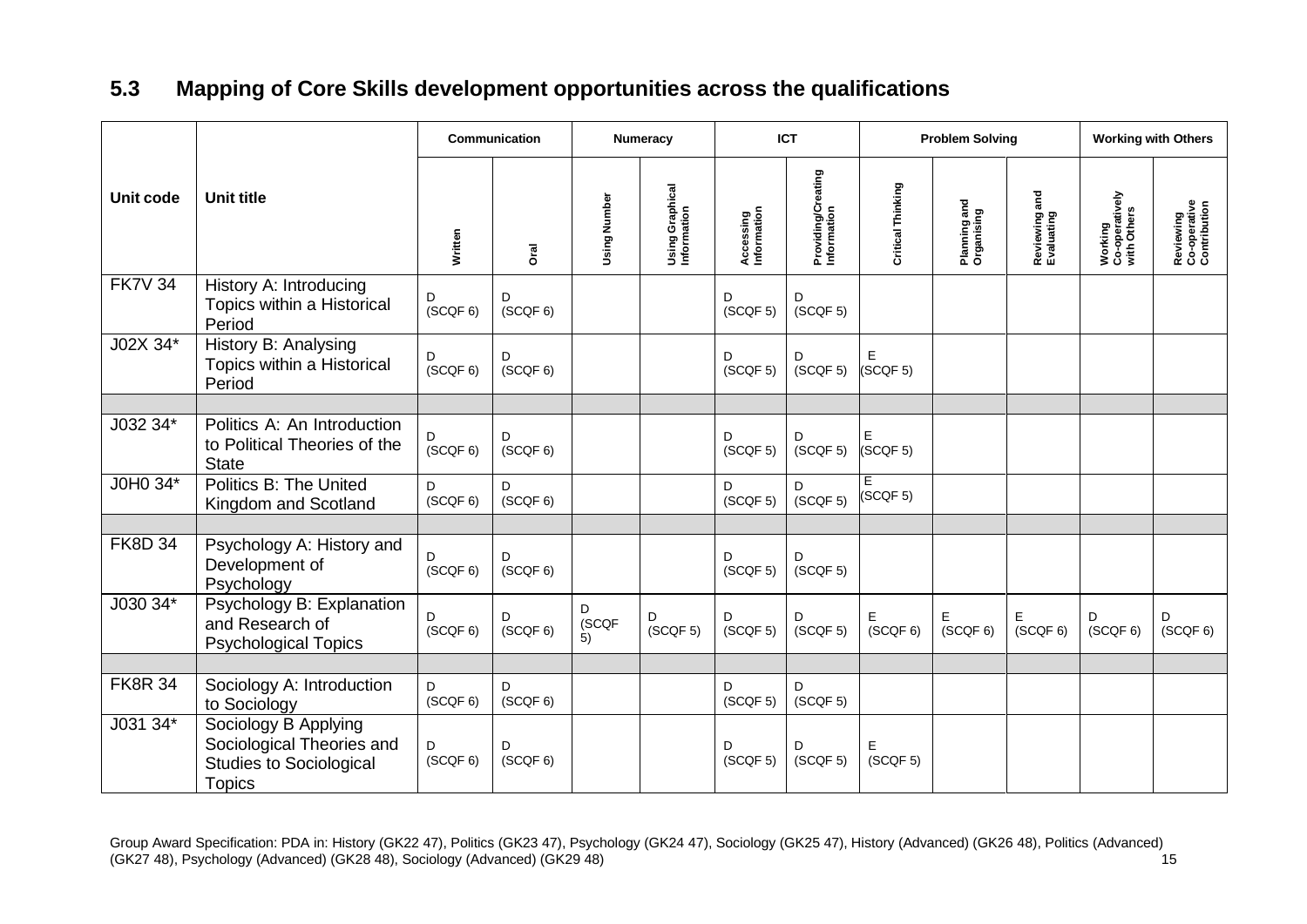| Unit code       | <b>Unit title</b>                                                          |                | <b>Communication</b> |                              | <b>Numeracy</b>                |                          | <b>ICT</b>                        | <b>Problem Solving</b>   |                            | <b>Working with Others</b>  |                                          |                                           |
|-----------------|----------------------------------------------------------------------------|----------------|----------------------|------------------------------|--------------------------------|--------------------------|-----------------------------------|--------------------------|----------------------------|-----------------------------|------------------------------------------|-------------------------------------------|
|                 |                                                                            | Written        | Dral                 | Using Number                 | Using Graphical<br>Information | Accessing<br>Information | Providing/Creating<br>Information | Critical Thinking        | Planning and<br>Organising | Reviewing and<br>Evaluating | Working<br>Co-operatively with<br>Others | Reviewing<br>Co-operative<br>Contribution |
| <b>JOLS 35*</b> | <b>History C: Evaluating</b><br>Topics within a Historical<br>Period       | D<br>(SCQF 6)  | D<br>(SCQF 6)        |                              |                                | D<br>(SCQF 5)            | D<br>(SCQF 5)                     | E.<br>(SCQF 6)           |                            |                             |                                          |                                           |
| <b>FK7T 35</b>  | <b>History D: Specialist Study</b>                                         | D<br>(SCQF 6)  | D<br>(SCQF 6)        |                              |                                | D<br>(SCQF 5)            | D<br>(SCQF 5)                     |                          |                            |                             |                                          |                                           |
| J0NB 35*        | <b>Politics C: The United</b><br>States and the European<br>Union          | D<br>(SCQF 6)  | D<br>(SCQF 6)        |                              |                                | D<br>(SCQF 5)            | D<br>(SCQF 5)                     | Е<br>(SCQF 6)            |                            |                             |                                          |                                           |
| FK84 35         | <b>Politics D: Political</b><br>Representation                             | D.<br>(SCQF 6) | D.<br>(SCQF 6)       |                              |                                | D<br>(SCQF 5)            | D.<br>(SCQF 5)                    | D.<br>(SCQF 6)           | D.<br>(SCQF 6)             | D<br>(SCQF 6)               |                                          |                                           |
| <b>JONC 35*</b> | Psychology C: Analysis<br>and Evaluation of<br><b>Psychological Topics</b> | D.<br>(SCQF 6) | D.<br>(SCQF 6)       |                              |                                | D<br>(SCQF 5)            | D<br>(SCQF 5)                     | Ε<br>SCQF <sub>6</sub> ) |                            |                             | D<br>(SCQF 6)                            | D.<br>(SCQF 6)                            |
| <b>FK8C 35</b>  | Psychology D: The<br>Research Process in<br>Psychology                     | D<br>(SCQF 6)  | D<br>(SCQF 6)        | D<br>(SCQF<br>$\overline{5}$ | D<br>(SCQF 5)                  | D<br>(SCQF 5)            | D<br>(SCQF <sub>5</sub> )         | D<br>(SCQF 6)            | D<br>(SCQF 6)              | D<br>(SCQF 6)               | D<br>(SCQF 6)                            | D<br>(SCQF 6)                             |
| <b>JONA 35*</b> | Sociology C: Analysing<br>and Evaluating<br>Sociological Debates           | D.<br>(SCQF 6) | D<br>(SCQF 6)        |                              |                                | D<br>(SCQF 5)            | D<br>(SCQF <sub>5</sub> )         | E<br>(SCQF 6)            | D.<br>(SCQF 6)             | D<br>(SCQF 6)               | D<br>(SCQF 6)                            | D<br>(SCQF 6)                             |
| <b>FK8P 35</b>  | Sociology D: Specialist<br>Study                                           | D<br>(SCQF 6)  | D<br>(SCQF 6)        |                              |                                | D<br>(SCQF 5)            | D<br>(SCQF <sub>5</sub> )         | D<br>(SCQF 6)            | D<br>(SCQF 6)              | D<br>(SCQF 6)               |                                          |                                           |

 $D =$  developed Core Skill  $E =$  embedded Core Skill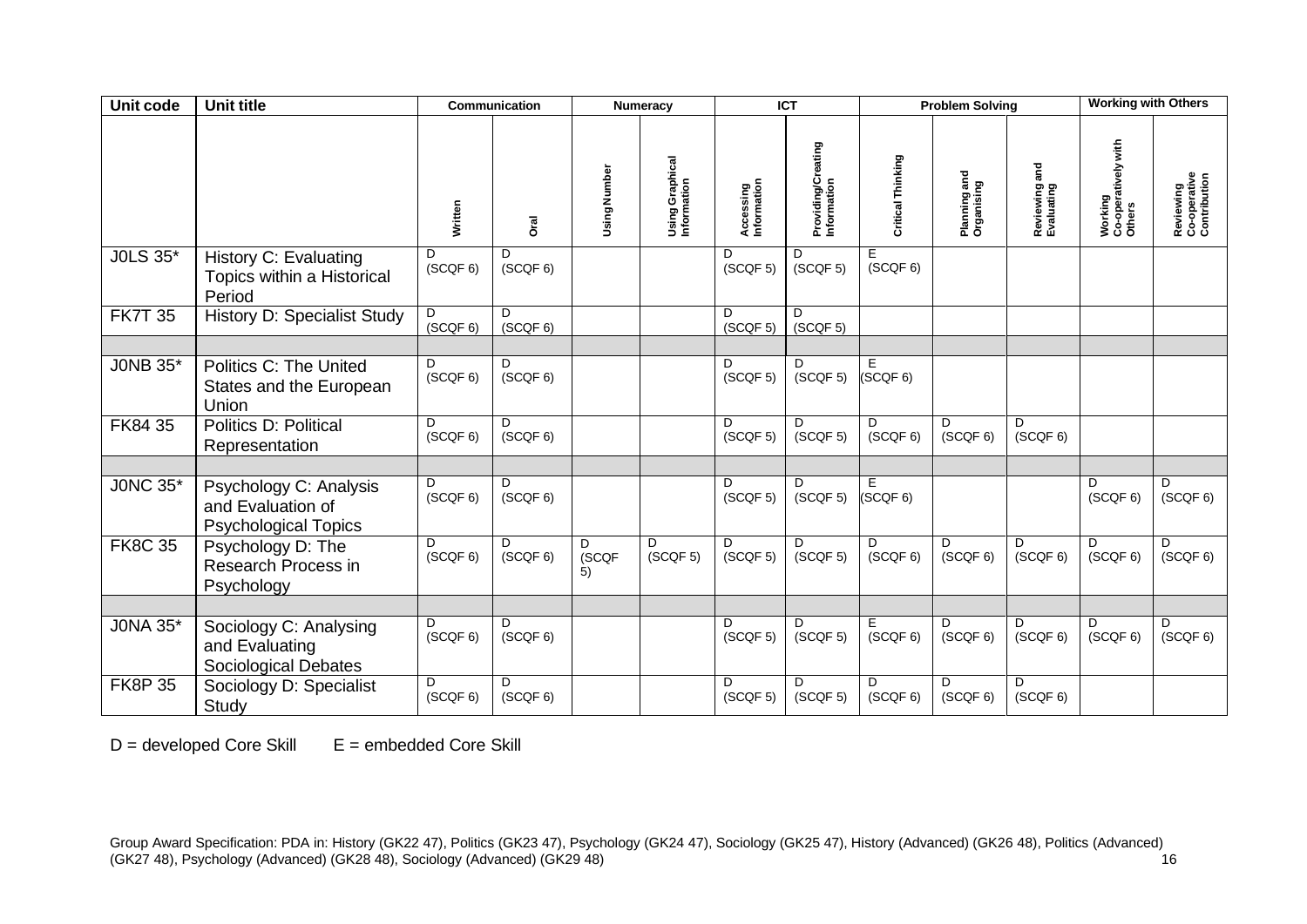# **5.4 Assessment Strategy for the qualifications**

| <b>SCQF level 7 PDAs</b>                                               | <b>Assessment</b> |                  |  |  |  |
|------------------------------------------------------------------------|-------------------|------------------|--|--|--|
|                                                                        | Outcome 1         | <b>Outcome 2</b> |  |  |  |
| History A: Introducing Topics within a Historical Period               | one open book     |                  |  |  |  |
| History B: Analysing Topics within a Historical Period                 | one closed book   | one open book    |  |  |  |
|                                                                        |                   |                  |  |  |  |
| Politics A: An Introduction to Political Theories of the State         | one open book     |                  |  |  |  |
| Politics B: The United Kingdom and Scotland                            | one closed book.  | one open book    |  |  |  |
|                                                                        |                   |                  |  |  |  |
| Psychology A: History and Development of Psychology                    | one open book     |                  |  |  |  |
| Psychology B: Explanation and Research of Psychological Topics         | one closed book   | one open book    |  |  |  |
|                                                                        |                   |                  |  |  |  |
| Sociology A: Introduction to Sociology                                 | one open book     |                  |  |  |  |
| Sociology B Applying Sociological Theories and Studies to Sociological | one closed book   |                  |  |  |  |
| <b>Topics</b>                                                          | and               |                  |  |  |  |
|                                                                        | one open book     |                  |  |  |  |

<span id="page-18-0"></span>

| <b>SCQF level 8 PDAs</b>                                                |                                         |                  |                  |
|-------------------------------------------------------------------------|-----------------------------------------|------------------|------------------|
|                                                                         | <b>Outcome 1</b>                        | <b>Outcome 2</b> | <b>Outcome 3</b> |
| History C: Evaluating Topics within a<br><b>Historical Period</b>       | one closed book                         | one open book    | N/A              |
| <b>History D: Specialist Study</b>                                      | one open book                           | N/A              |                  |
| Politics C: The United States and the<br>European Union                 | one closed book                         | one open book    | N/A              |
| <b>Politics D: Political Representation</b>                             | one open book                           | N/A              |                  |
|                                                                         |                                         |                  |                  |
| Psychology C: Analysis and Evaluation of<br><b>Psychological Topics</b> | one closed book                         | one open book    | N/A              |
| Psychology D: The Research Process in<br>Psychology                     | one open book                           |                  |                  |
|                                                                         |                                         |                  |                  |
| Sociology C: Analysing and Evaluating<br>Sociological Debates           | one closed book<br>and<br>one open book | N/A              |                  |
| Sociology D: Specialist Study                                           | one open book                           | N/A              |                  |

Group Award Specification: PDA in: History (GK22 47), Politics (GK23 47), Psychology (GK24 47), Sociology (GK25 47), History (Advanced) (GK26 48), Politics (Advanced) (GK27 48), Psychology (Advanced) (GK28 48), Sociology (Advanced) (GK29 48) 17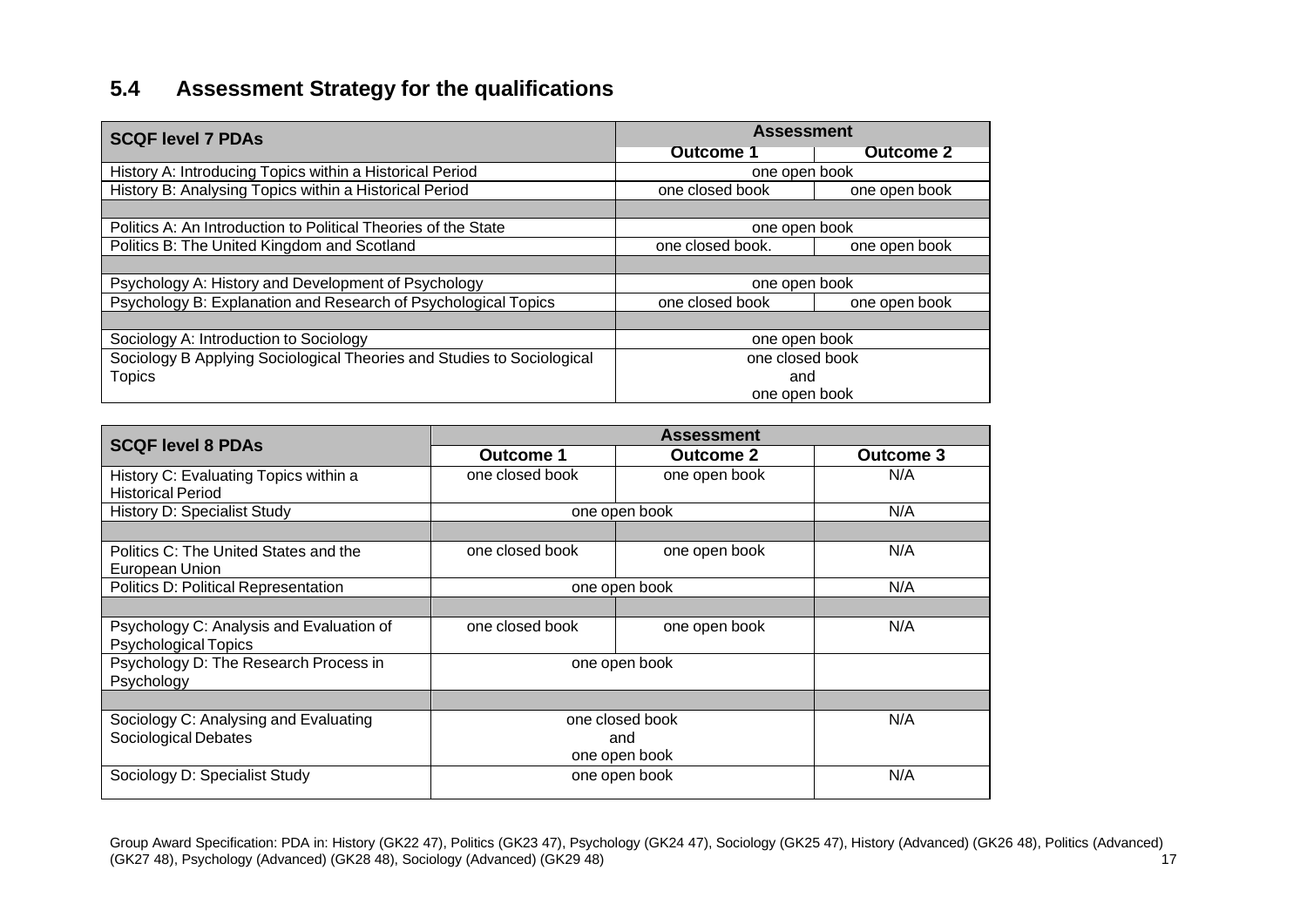# <span id="page-19-0"></span>**5.4 Assessment Strategy for the qualifications (cont.)**

The design principles for HN have encouraged a more holistic approach to assessment and, where appropriate for assessment purposes, a wide variety of possible ways of gathering evidence has been made available. These will involve either open-book or closed-book assessment instruments. This allows candidates to experience a range of assessment and helps them to develop different skills, which should be transferable to the next step of higher education or to employment.

Sampling is used within the HN Social Science awards. Sampling is used in cases where competence across a wide range of knowledge and skills can be inferred from assessing a sample of knowledge and skills. Sampling is not about assessing less. Rather, it is about assessing competence that is *representative* of a wider range of knowledge and skills.

The following strategy is adopted within the Social Science Units.

### **SCQF level 7 PDAs**

#### **A UNITS**

A Units will be holistically assessed by a single open-book assessment covering all Unit Outcomes.

There is a wide variety of methods of assessment that would allow candidates to meet the Evidence Requirements in an A Unit. The following are suggestions and there may be other methods that would be suitable. Centres are reminded that Prior Verification would help to ensure that the national standard is being met.

This assessment could take the form of one of the following:

- an open-book essay with an expected candidate response of approximately 1,500 words
- a set of structured questions with an expected candidate response of approximately 1,500 words
- an individual oral presentation *or* poster exhibition with an expected candidate's response of 10 to 12 minutes in presentation or explanation of poster
- a pod cast
- an individual Blog, or creation of a website, with approximately 1,500 words
- any other method that is appropriate to meet the Evidence Requirements.

It is possible to combine the oral presentation with the poster exhibition, where the candidate covers certain knowledge and skills requirements in a poster and covers the others in an oral presentation on the same assessment occasion. Where this occurs the total time for all aspects would be 10 to 12 minutes (rather than 10 to 12 minutes each). It is recommended that oral presentations are recorded in some form for external verification purposes.

Regardless of the assessment methods chosen candidates must submit a bibliography presented in a standard referencing format such as Harvard or APA.

In response to the task set, the candidate must convey complex ideas in a well-structured and coherent format.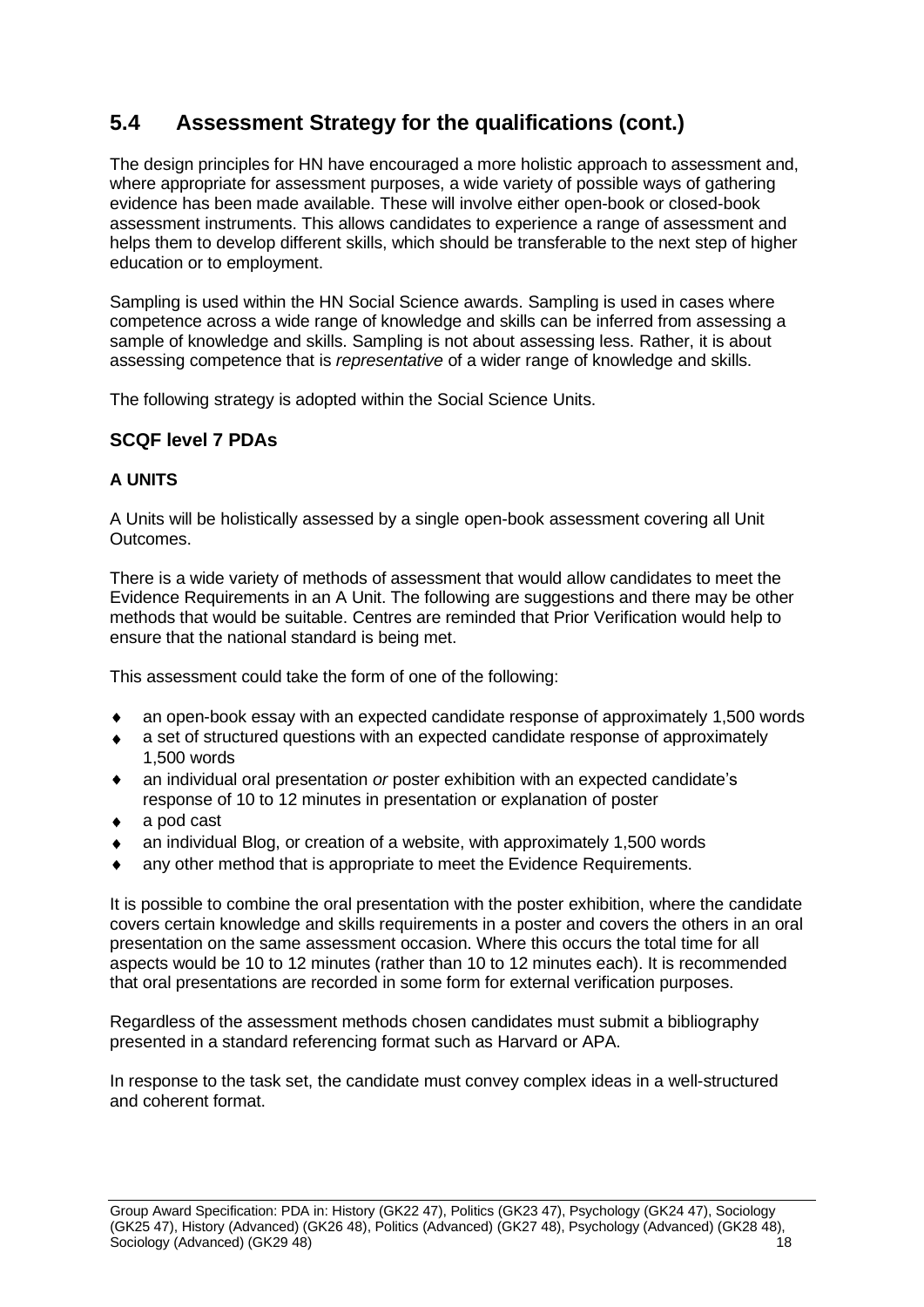Tutors should make candidates aware of the importance of the judicious selection of appropriate academic sources in researching the topics. Candidates should be encouraged to choose academic sources rather than generic search engines, to enable them to be more confident of information, particularly as this Unit is at SCQF level 7.

**NB:** It is important that the language used in the assessment instrument reflects SCQF level 7 in each type of task.

#### **B UNITS**

B Units will be assessed using two instruments of assessment. One will be a closed-book assessment (without the use of notes, textbooks, VLE or other materials in a supervised setting) and the other an open-book assessment.

There is a wide variety of methods of assessment that would allow candidates to meet the Evidence Requirements in a B Unit. The following are suggestions and there may be other methods that would be suitable. Centres are reminded that Prior Verification would help to ensure that the national standard is being met.

The closed-book assessment could take the form of one of the following:

- a set of unseen structured questions requiring a response of approximately 1,000 words  $\bullet$ across all questions
- an essay requiring a response of approximately 1,000 words
- an oral response to set questions requiring a response in sustained detail for approximately 8 minutes
- other oral presentation of approximately 8 minutes duration
- any other method that is appropriate to meet the Evidence Requirements.

Candidates will know the broad area to be assessed one week prior to the assessment date. It is likely that if it is a written assessment it will take between 90 minutes and two hours to complete.

The second assessment instrument will be *open book* (with access to materials eg text books, notes, VLE). The task should be handed out at an appropriate point in the delivery of the Unit and a submission date should be specified by the centre. It should be completed according to a prearranged format and could take the form of any of the following:

- an open-book essay with an expected candidate response of approximately 2,000 words
- set of structured questions with an expected candidate response of approximately 2,000  $\bullet$ words
- an individual oral presentation *or* poster exhibition with an expected candidate response  $\blacklozenge$ of 15 minutes in presentation or explanation of poster
- a pod cast
- an individual Blog, or creation of a website, with approximately 2,000 words
- any other method that is appropriate to meet the Evidence Requirements.

It is recommended that oral presentations are recorded in some form for external verification purposes.

Regardless of the assessment methods chosen candidates must submit a bibliography presented in a standard referencing format such as Harvard or APA.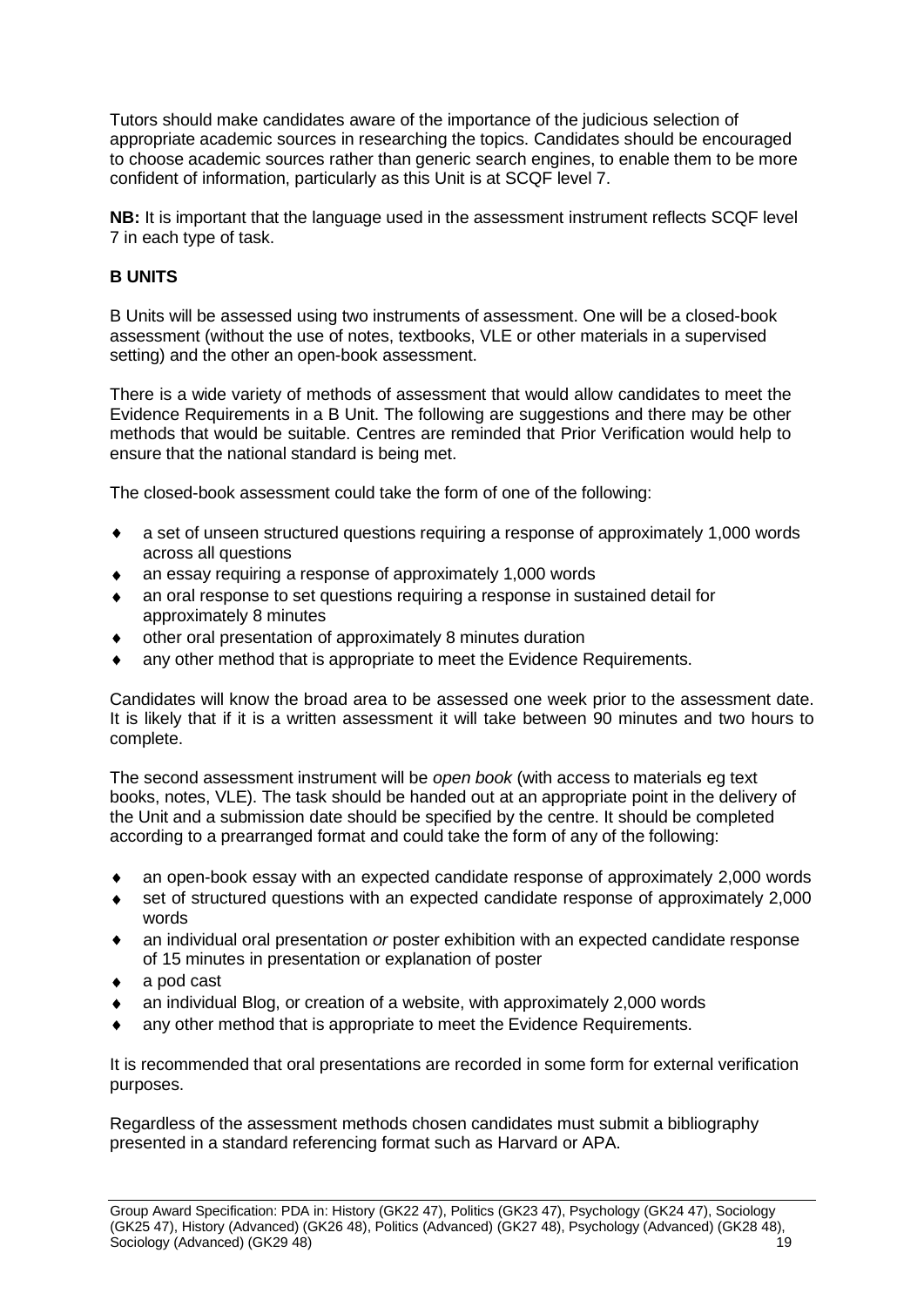In response to the task set, the candidate must convey complex ideas in a well-structured and coherent format.

Tutors should make candidates aware of the importance of the judicious selection of appropriate academic sources in researching the topics. Candidates should be encouraged to choose academic sources rather than generic search engines, to enable them to be more confident of information, particularly as this Unit is at SCQF level 7.

NB It is important that the language used in the assessment instrument reflects SCQF level 7 in each type of task.

#### **SCQF level 8 PDAs (Advanced)**

#### **C Units**

The 'C' Units will be assessed by two instruments of assessment. One will be a closed-book assessment (without the use of notes, textbooks, VLE or other materials in a supervised setting) and the other an open-book assessment.

There is a wide variety of methods of assessment that would allow candidates to meet the Evidence Requirements in a C Unit. The following are suggestions and there may be other methods that would be suitable. Centres are reminded that Prior Verification would help to ensure that the national standard is being met.

The closed-book assessment could take the form of one of the following:

- a set of unseen structured questions requiring a response of approximately 1,000 words  $\bullet$ across all questions
- an essay, also requiring approximately 1,000 words
- an oral response to set questions requiring a response in sustained detail for approximately 8 minutes
- other oral presentation of approximately 8 minutes duration
- any other method that is appropriate to meet the Evidence Requirements

Candidates will know the broad area to be assessed one week prior to the assessment date. It is likely that if it is a written assessment it will take 90 minutes to complete.

The second assessment instrument will be open-book (with access to materials, eg text books, notes, VLE). The task should be handed out at an appropriate point in the delivery of the Unit and a submission date should be specified by the centre. It should be completed according to a prearranged format and could take the form of any of the following:

- an open-book essay with an expected candidate response of approximately 2,000 words
- set of structured questions with an expected candidate response of approximately 2,000 words
- an individual oral presentation or poster exhibition with an expected candidate response of 15 minutes in presentation or explanation of poster
- a podcast
- an individual Blog, or creation of a website, with approximately 2,000 words
- any other method that is appropriate to meet the Evidence Requirements.

Regardless of the assessment methods chosen candidates must submit a bibliography presented in a standard referencing format such as Harvard or APA.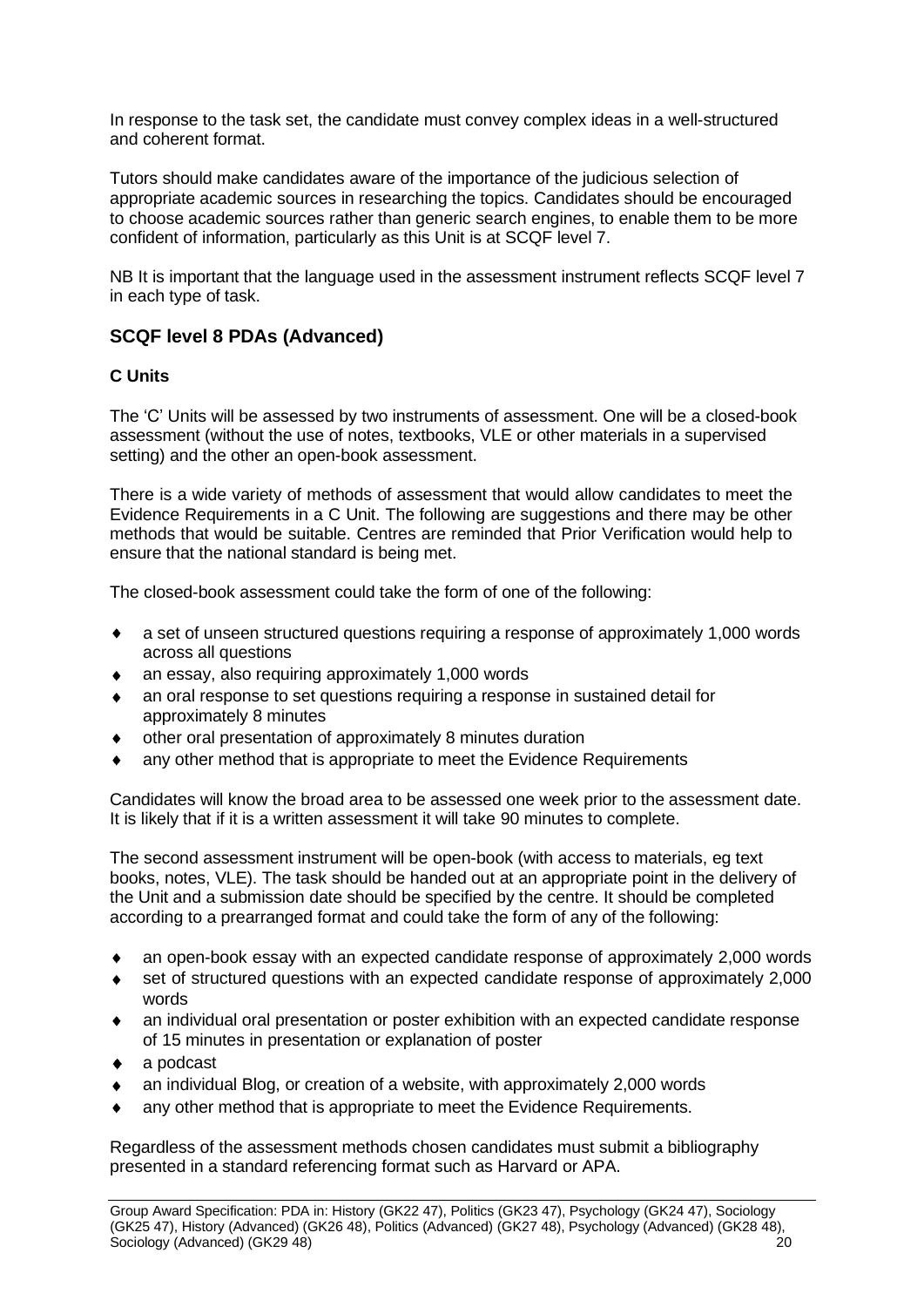In response to the task set, the candidate must convey complex ideas in a well-structured and coherent format.

Tutors should make candidates aware of the importance of the judicious selection of appropriate academic sources in researching the topics. Candidates should be encouraged to choose academic sources rather than generic search engines, to enable them to be more confident of information, particularly as this Unit is at SCQF level 8.

**Note** — This Unit is a step up in level of demand and wording used in instruments of assessment should reflect SQCF level 8.

#### **D Units**

The 'D' Units will be holistically assessed by a single open-book assessment (with access to materials, eg text books, notes, VLE) covering all Unit Outcomes.

The assessment for a D Unit could take the form of any of the following:

- an essay question with an expected candidate response of approximately 2,000 words
- a report with an expected candidate response of approximately 2,000 words
- a set of structured questions with an expected candidate response of approximately 2,000 words
- an individual oral presentation or poster exhibition with an expected candidate response of approximately 15 minutes in presentation or explanation of poster
- a pod cast
- an individual Blog, or creation of a website, with approximately 2,000 words
- any other method that is appropriate to meet the Evidence Requirements

Regardless of the assessment methods chosen candidates must submit a bibliography presented in a standard referencing format such as Harvard or APA.

In response to the task set, the candidate must convey complex ideas in a well-structured and coherent format.

Tutors should make candidates aware of the importance of the judicious selection of appropriate academic sources in researching the topics. Candidates should be encouraged to choose academic sources rather than generic search engines, to enable them to be more confident of information, particularly as this Unit is at SCQF level 8.

**Note** —The wording used in the instrument of assessment should reflect SCQF level 8.

#### **Remediation and Re-assessment**

#### **Closed book**

Remediation for the closed-book assessment could be done by oral clarification for minor omissions or to clarify minor detail. If additional information is required this can be added, as long as it is in total approximately 100 words or less per Outcome. If these conditions cannot be met, then the candidates should be reassessed using a different set of questions.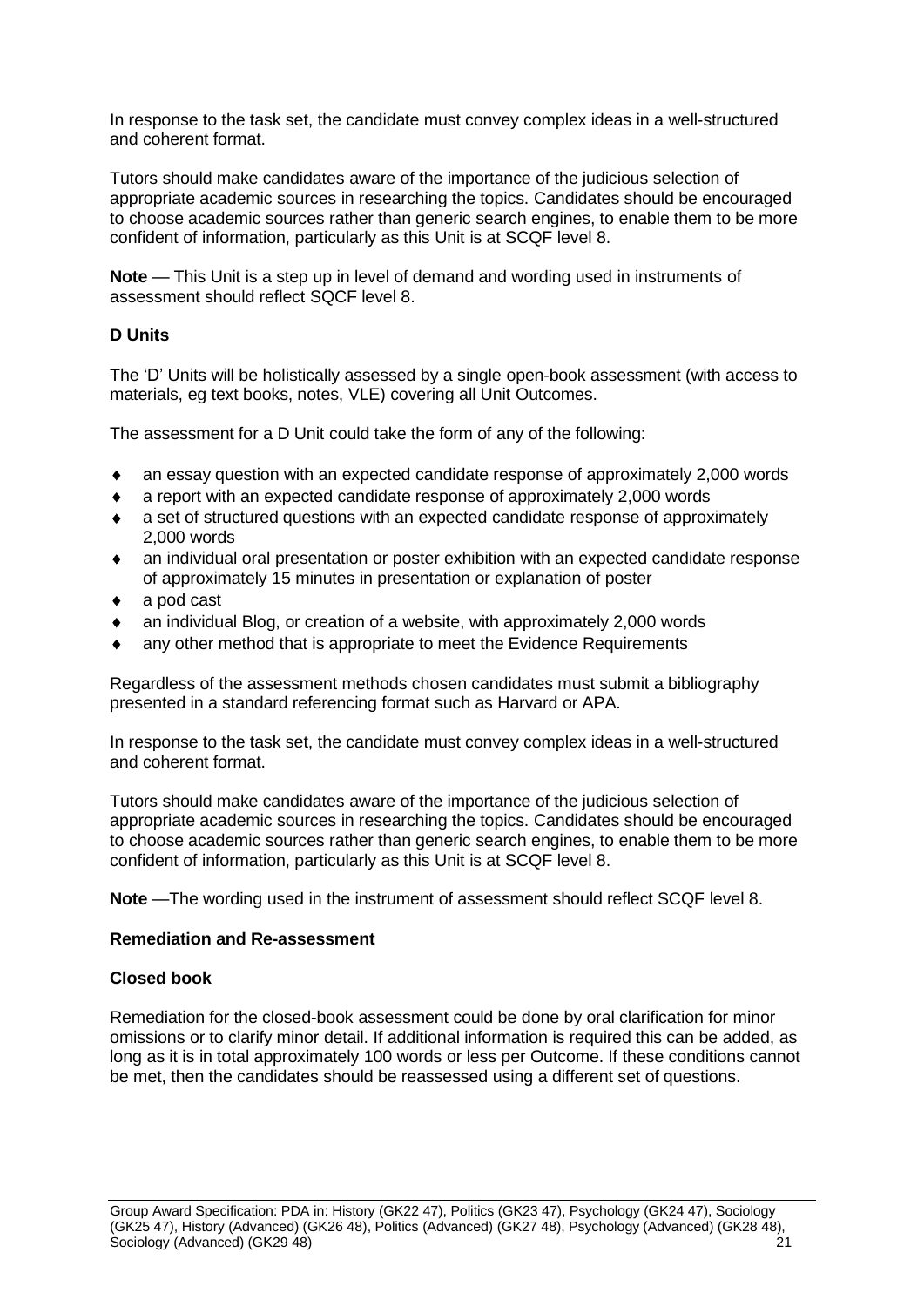In oral assessment candidates can be questioned by the assessor at the end of their presentation or explanation, where minor omissions occur, or where clarity is required. This would help to reduce the need for reassessment. However, where more work is required to meet the Evidence Requirements (eg where the quality of evidence is poor in a presentation) another presentation of the same duration as the original would be required.

#### **Open book**

#### **Remediation**

If the candidate does not pass on the first attempt they should have a chance to remediate on the original question. This could be by oral questioning or amending the original assignment. The amendments should be incorporated within the assignment and not added at the end with numerous asterisks.

Lecturers and tutors should use their professional judgement with regards to the number of words to be added.

In oral work, candidates can be questioned by the assessor at the end of their presentation or explanation, where minor omissions occur, or where clarity is required. This would help to reduce the need for reassessment. However, where more work is required to meet the Evidence Requirements (eg where the quality of evidence is poor in a presentation) another presentation of the same duration, on the same topic or question as the original would be required. Only where a different topic or question is attempted would this be classed as reassessment.

#### **Re-assessment**

If the candidate does not pass on remediation then they should be reassessed using a different question.

# <span id="page-23-0"></span>**6 Guidance on approaches to delivery and assessment**

### <span id="page-23-1"></span>**6.1 Sequencing/integration of Units**

#### **SCQF level 7 PDAs**

It would normally be the case that the A Unit will be delivered before the B Unit, but there may be certain circumstances where a centre deems it better or timetabling demands dictate that the B precedes the A Unit. Since each Unit is designed to stand alone, this is not a major issue.

The assessment for the A Unit would come at the end of the delivery period while the assessments for the B Unit are likely to come during and at the end of the delivery period. With the B Unit it is at the discretion of the centre as to whether they assess Outcome 1 or Outcome 2 first.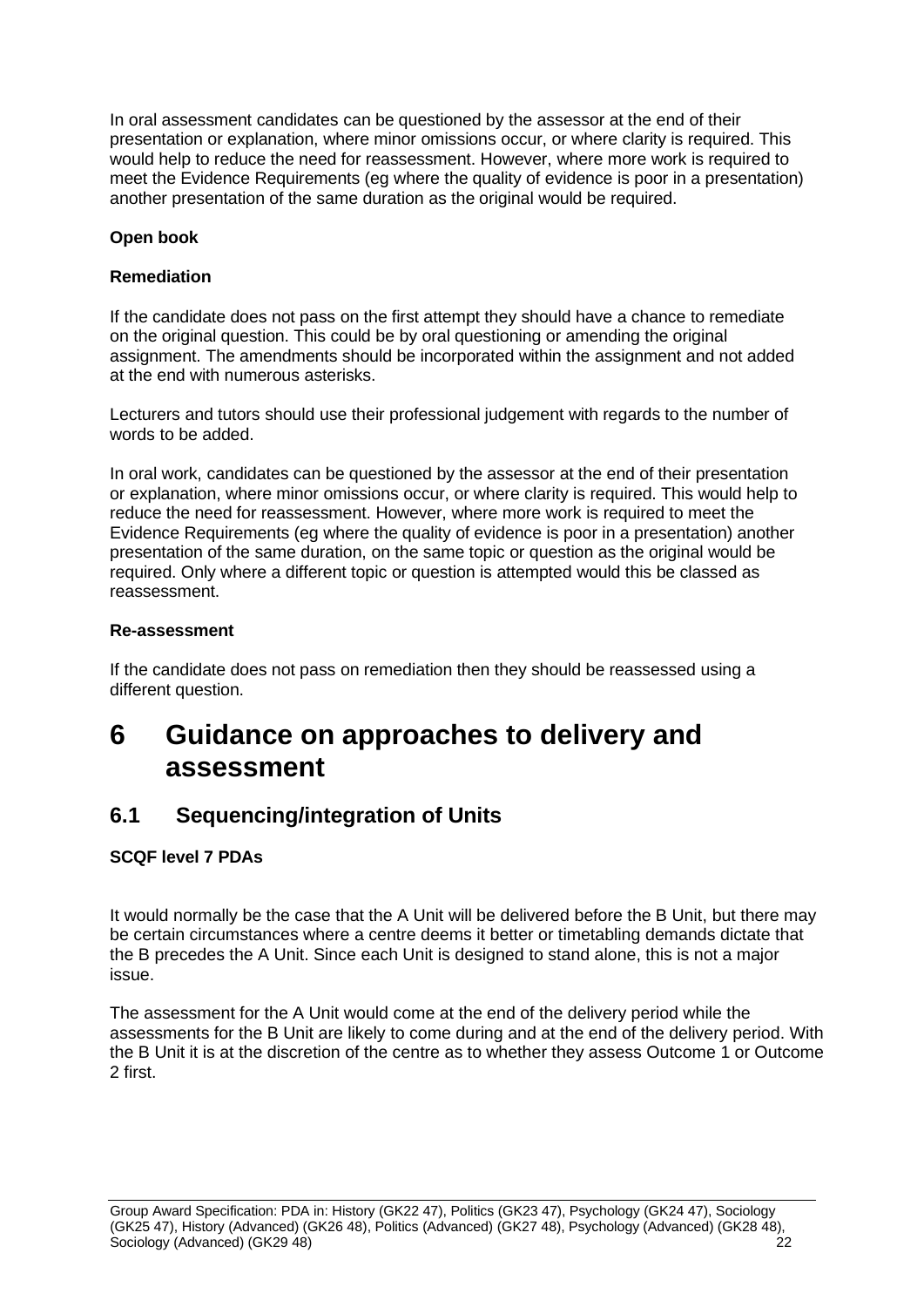#### **SCQF level 8 PDAs (Advanced)**

Similarly, it would normally be the case that the C Unit will be delivered before the D Unit, but there may be certain circumstances where a centre deems it better or timetabling demands dictate that the D precedes the C Unit. Since each Unit is designed to stand alone, this is not a major issue.

The assessments for the C Unit are likely to come during and at the end of the delivery period, while the assessment for the D Unit would come at the end of the delivery period. With the C Unit it is at the discretion of the centre as to whether they assess Outcome 1 or Outcome 2 first.

## <span id="page-24-0"></span>**6.2 Recognition of Prior Learning**

SQA recognises that learners gain knowledge and skills acquired through formal, non-formal and informal learning contexts. However, it is unlikely that a learner would have the appropriate prior learning and experience to meet all the requirements of such a Professional Development Award unless they have already achieved one of the Units in the award.

More information and guidance on the *Recognition of Prior Learning* (RPL) may be found on our website **[www.sqa.org.uk](http://www.sqa.org.uk/)**.

The following sub-sections outline how this Group Award may be recognised for professional and articulation purposes.

### <span id="page-24-1"></span>**6.2.1 Articulation and/or progression**

The achievement of one or more of the **SCQF level 7 PDAs** could contribute towards the achievement of the HNC in Social Sciences Group Award although other Units, which are not part of the PDAs, would have to be achieved to obtain the HNC.

The HNC could then lead onto the HND in Social Sciences and both the HNC and HND can aid progression into undergraduate studies in Higher Education Institutions,

The achievement of one or more of the **SCQF level 8 PDAs** (**Advanced**) could contribute towards the achievement of the HND in Social Sciences Group Award although other Units, which are not part of the PDAs, would have to be achieved to obtain the HND.

### <span id="page-24-2"></span>**6.2.2 Credit transfer**

All decisions relating to credit transfer remain with centres. However, SQA carries out an initial mapping between old and new Units, to provide guidance.

### <span id="page-24-3"></span>**6.3 Opportunities for e-assessment**

Opportunities for e-assessment can be considered.

### <span id="page-24-4"></span>**6.4 Support materials**

Unit specifications and exemplars are available from SQA — the former on the main SQA website and the latter on the secure website.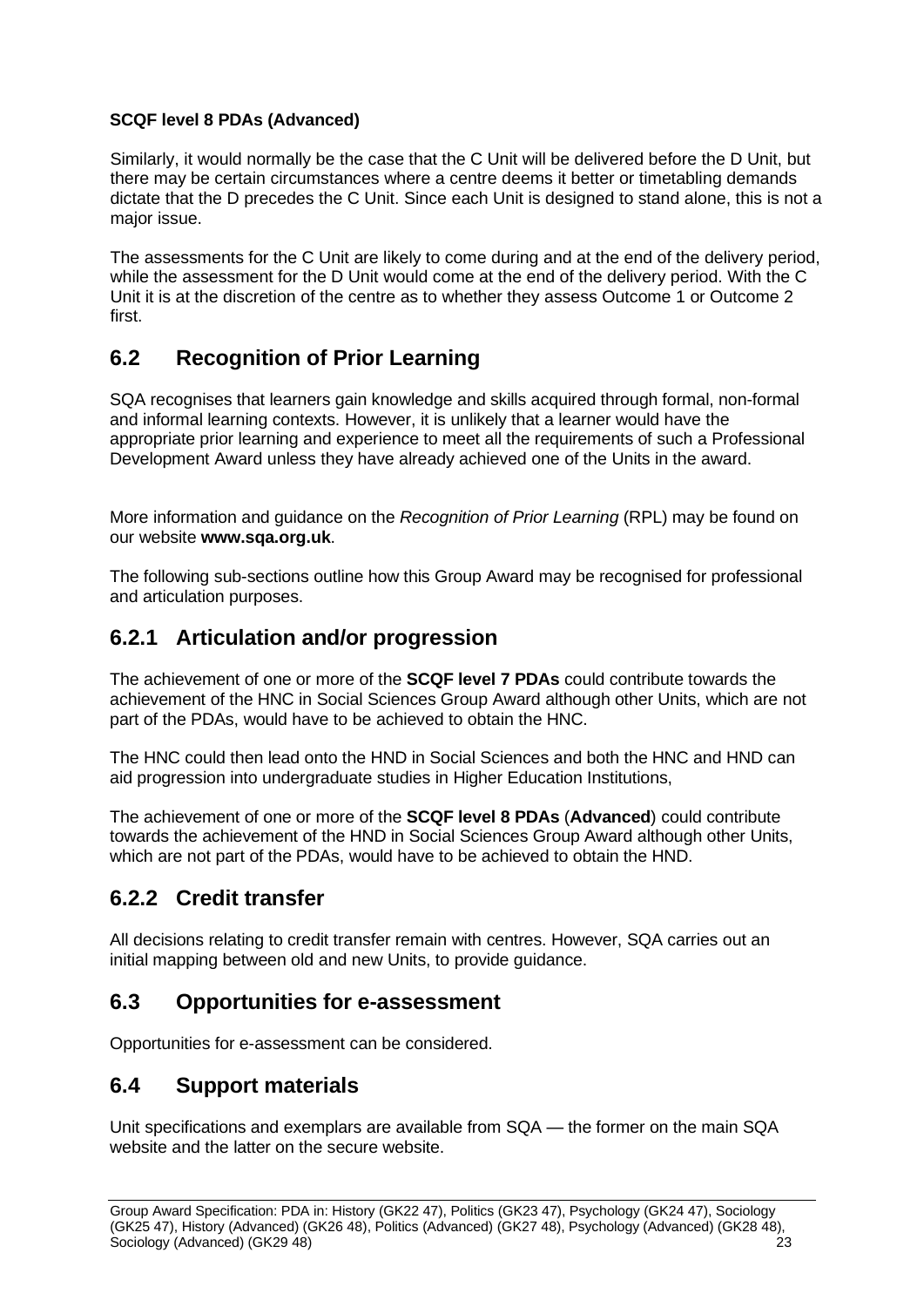# <span id="page-25-0"></span>**6.5 Resource requirements**

Staff should be suitably qualified to deliver the subjects at SCQF level 7 and level 8 and should have access to relevant sources and learning and teaching materials required for delivery.

# <span id="page-25-1"></span>**7 General information for centres**

### **Equality and inclusion**

The Unit specifications making up this Group Award have been designed to ensure that there are no unnecessary barriers to learning or assessment. The individual needs of learners will be taken into account when planning learning experiences, selecting assessment methods or considering alternative evidence. Further advice can be found on our website **[www.sqa.org.uk/assessmentarrangements](http://www.sqa.org.uk/sqa/14977.html)**.

#### **Internal and external verification**

All instruments of assessment used within this/these qualification(s) should be internally verified, using the appropriate policy within the centre and the guidelines set by SQA.

External verification will be carried out by SQA to ensure that internal assessment is within the national guidelines for these qualifications.

Further information on internal and external verification can be found in *SQA's Guide to Assessment* **[\(www.sqa.org.uk/GuideToAssessment\)](http://www.sqa.org.uk/sqa/files_ccc/GuideToAssessment.pdf)**.

# <span id="page-25-2"></span>**8 Glossary of terms**

**Finish date:** The end of a Group Award's lapsing period is known as the finish date. After the finish date, the Group Award will no longer be live and the following applies:

- candidates may not be entered for the Group Award
- the Group Award will continue to exist only as an archive record on the Awards Processing System (APS)

**Lapsing date:** When a Group Award is entered into its lapsing period, the following will apply:

- the Group Award will be deleted from the relevant catalogue
- the Group Award specification will remain until the qualification reaches its finish date at which point it will be removed from SQA's website and archived
- no new centres may be approved to offer the Group Award
- centres should only enter candidates whom they expect to complete the Group Award during the defined lapsing period

**SQA credit value:** The credit value allocated to a Unit gives an indication of the contribution the Unit makes to an SQA Group Award. An SQA credit value of 1 given to an SQA Unit represents approximately 40 hours of programmed learning, teaching and assessment.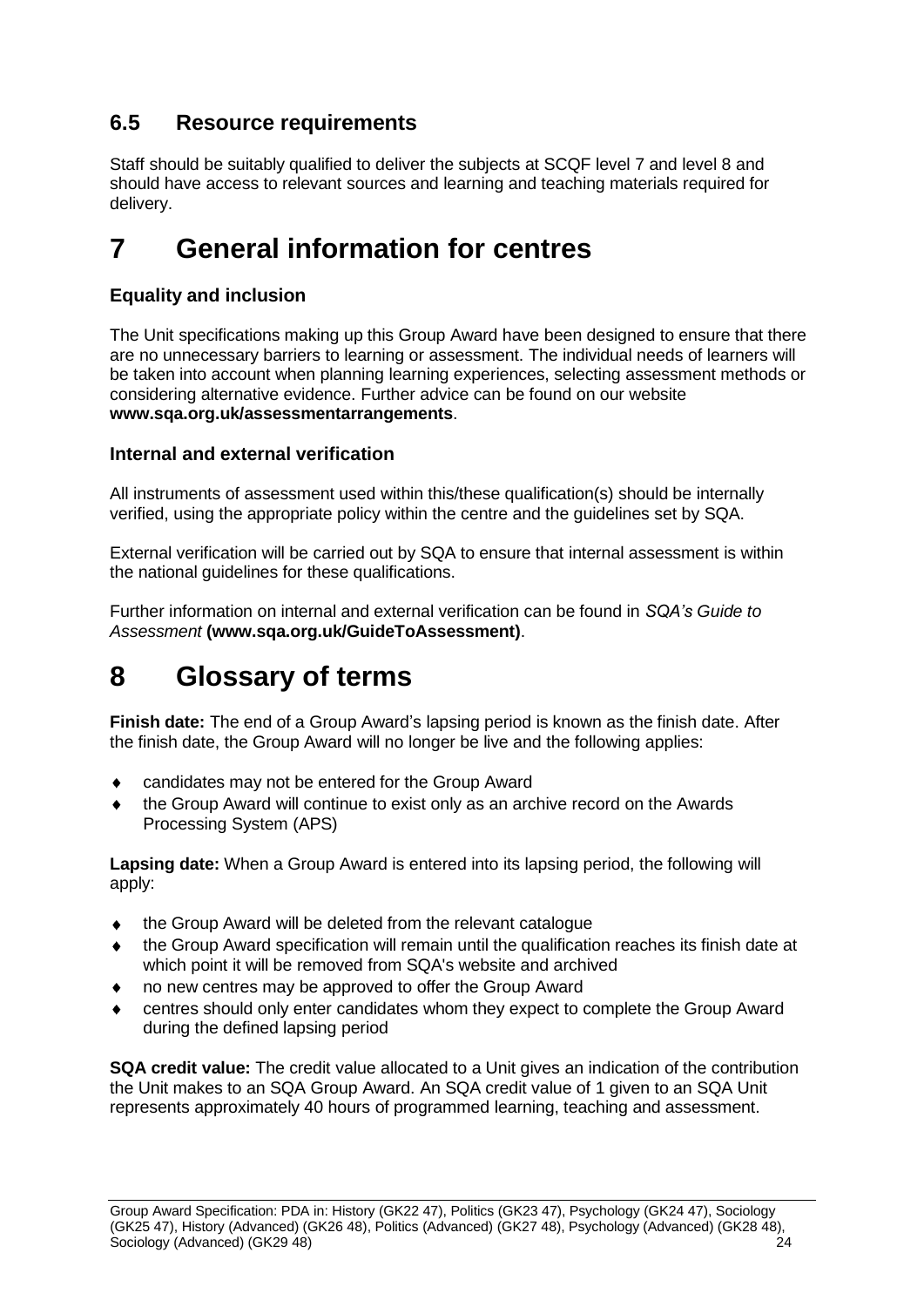**SCQF:** The Scottish Credit and Qualification Framework (SCQF) provides the national common framework for describing all relevant programmes of learning and qualifications in Scotland. SCQF terminology is used throughout this guide to refer to credits and levels. For further information on the SCQF visit the SCQF website at **[www.scqf.org.uk](http://www.scqf.org.uk/)**.

**SCQF credit points:** SCQF credit points provide a means of describing and comparing the amount of learning that is required to complete a qualification at a given level of the Framework. One National Unit credit is equivalent to 6 SCQF credit points. One National Unit credit at Advanced Higher and one Higher National Unit credit (irrespective of level) is equivalent to 8 SCQF credit points.

**SCQF levels:** The level a qualification is assigned within the framework is an indication of how hard it is to achieve. The SCQF covers 12 levels of learning. HNCs and HNDs are available at SCQF levels 7 and 8 respectively. Higher National Units will normally be at levels 6–9 and Graded Units will be at level 7 and 8. National Qualification Group Awards are available at SCQF levels 2–6 and will normally be made up of National Units which are available from SCQF levels 2–7.

**Subject Unit:** Subject Units contain vocational/subject content and are designed to test a specific set of knowledge and skills.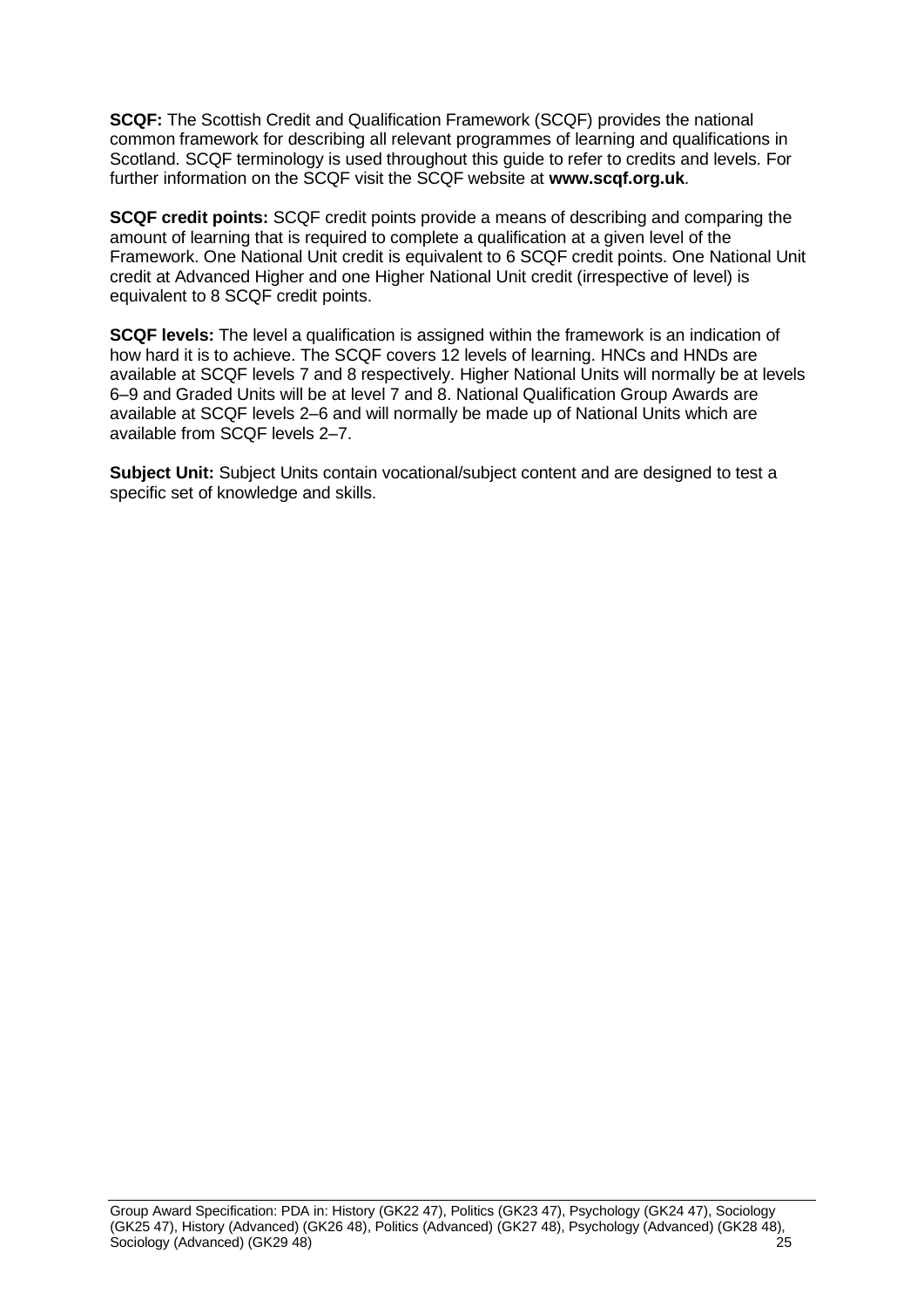# **History of changes**

It is anticipated that changes will take place during the life of the qualification and this section will record these changes. This document is the latest version and incorporates the changes summarised below. Centres are advised to check SQA's APS Navigator to confirm they are using the up to date qualification structure.

**NOTE:** Where a Unit is revised by another Unit:

- No new centres may be approved to offer the Unit which has been revised.  $\bullet$
- Centres should only enter candidates for the Unit which has been revised where they are  $\bullet$ expected to complete the Unit before its finish date.

| <b>Version</b><br><b>Number</b> | <b>Description</b>                                                                                                                                                                                                                                                                                                                                               | Date       |
|---------------------------------|------------------------------------------------------------------------------------------------------------------------------------------------------------------------------------------------------------------------------------------------------------------------------------------------------------------------------------------------------------------|------------|
| 02                              | Revision of Units: Revision of Unit: FK7W 34 History B: Analysing Topics<br>within a Historical Period Has been revised by J02X 34 History B: Analysing<br>Topics within a Historical Period for the PDA in History GK22 47                                                                                                                                      | 03/12/2018 |
|                                 | Revision of Units: FK85 34 Politics A: An Introduction to Political Theories of<br>the State has been revised by J032 34 Politics A: An Introduction to Political<br>Theories of the State and FK86 34 Politics B: The United Kingdom and<br>Scotland has been revised by JOHO 34 Politics B: The United Kingdom and<br>Scotland for the PDA in Politics GK23 47 |            |
|                                 | Revision of unit: FK8E 34 Psychology B: Explanation and Research of<br>Psychological Topics has been revised by J030 34 Psychology B: Explanation<br>and Research of Psychological Topics<br>For the PDA in Psychology GK24 47                                                                                                                                   |            |
|                                 | FK8T 34 Sociology B: Applying Sociological Theories and Studies to<br>Sociological Topics Has been revised by J031 34 Sociology B: Applying<br>Sociological Theories and Studies to Sociological Topics in the framework for<br>PDA in Sociology (GK25 47).                                                                                                      |            |
|                                 | FK7X 35 History C: Evaluating Topics within a Historical Period has been<br>revised by JOLS 35 History C: Evaluating Topics within a Historical Period in<br>the framework for PDA in History (Advanced) (GK26 48).                                                                                                                                              |            |
|                                 | FK87 35 Politics C: The United States and European Union has been revised<br>by JONB 35 Politics C: The United States and European Union in the<br>framework for PDA in Politics (Advanced) (GK27 48)                                                                                                                                                            |            |
|                                 | FK8F 35 Psychology C: Analysis and Evaluation of Psychological Topics has<br>been revised by JONC 35 Psychology C: Analysis and Evaluation of<br>Psychological Topics in the framework for PDA in Psychology (Advanced)<br>(GK28 48)                                                                                                                             |            |
|                                 | Revision of unit: FK8V Sociology C: Analysing and Evaluating Sociological<br>Debates has been revised by JONA 35 Sociology C: Analysing and Evaluating<br>Sociological Debates For the PDA in Sociology (Advanced) GK29 48                                                                                                                                       |            |
|                                 | Core Skills mapping updated for J02X 34, J032 34, J0H0 34, J030 34, J031 34,<br>JOLS 35, JONB 35, JONC 35 AND JONA 35 on pages 15 and 16.                                                                                                                                                                                                                        |            |
|                                 |                                                                                                                                                                                                                                                                                                                                                                  |            |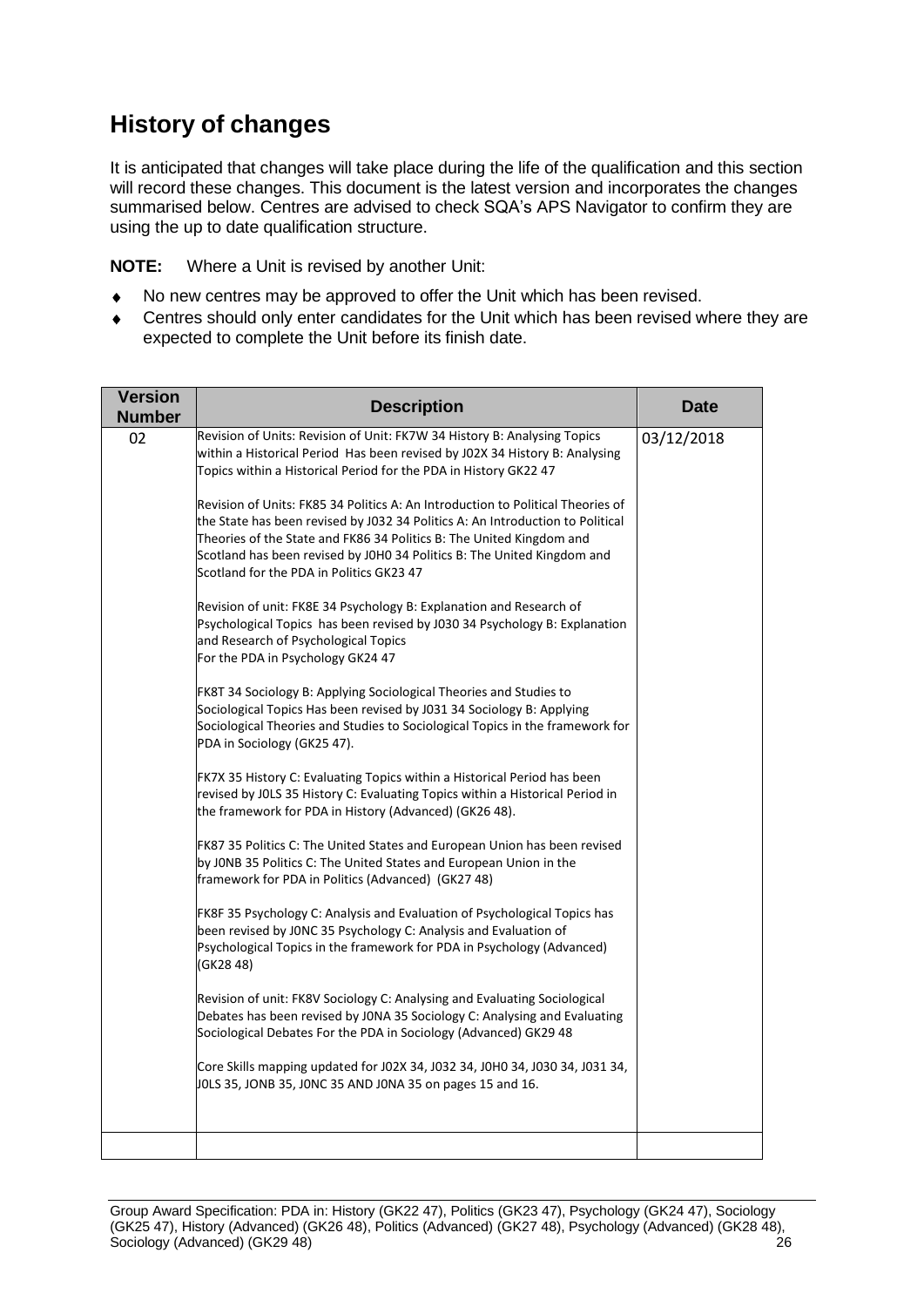# **Acknowledgement**

SQA acknowledges the valuable contribution that Scotland's colleges have made to the development of this qualification.

Group Award Specification: PDA in: History (GK22 47), Politics (GK23 47), Psychology (GK24 47), Sociology (GK25 47), History (Advanced) (GK26 48), Politics (Advanced) (GK27 48), Psychology (Advanced) (GK28 48), Sociology (Advanced) (GK29 48)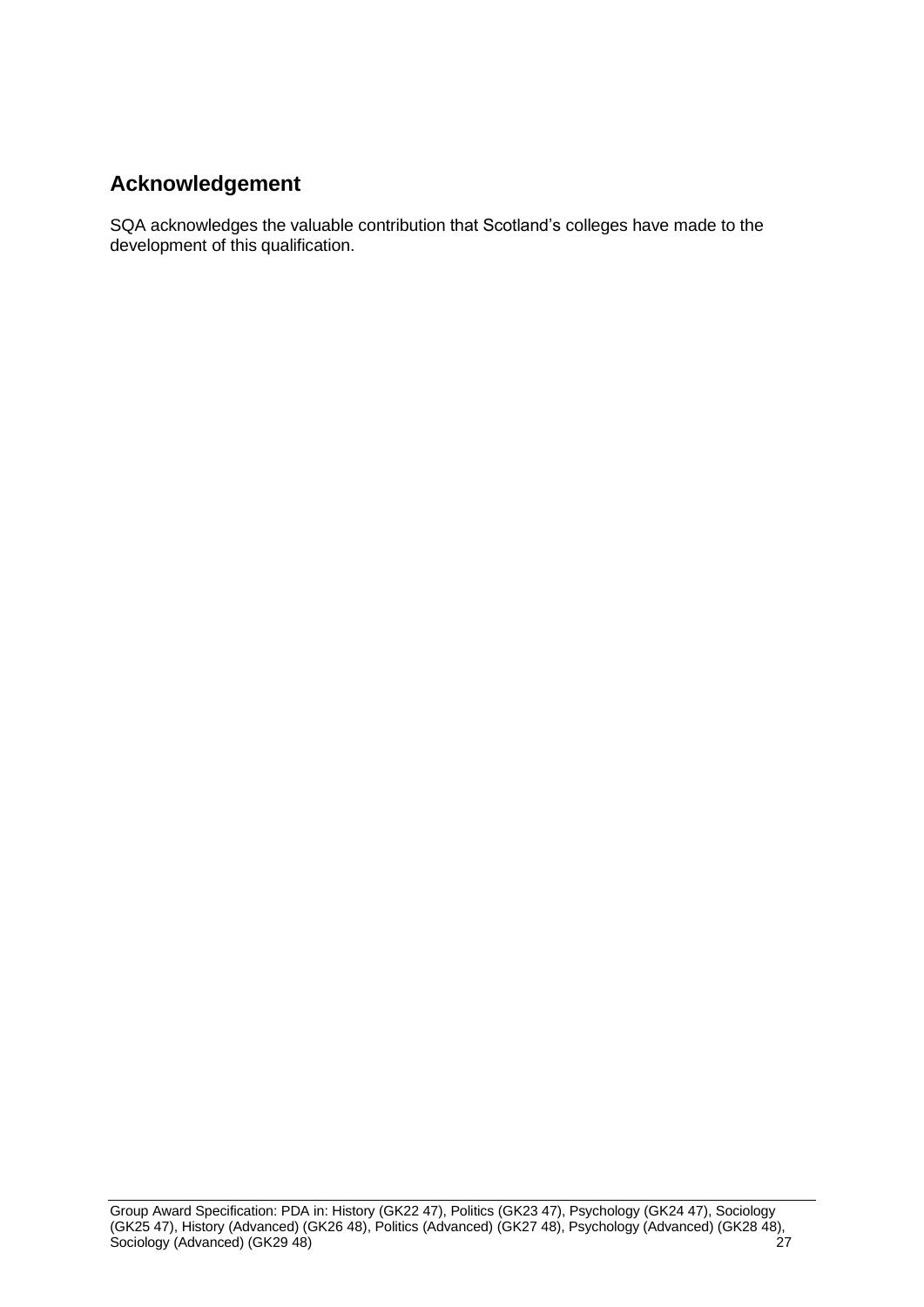# <span id="page-29-0"></span>**9 General information for learners**

This section will help you decide whether this is the qualification for you by explaining what the qualification is about, what you should know or be able to do before you start, what you will need to do during the qualification and opportunities for further learning and employment.

Within the PDA in a Social Science you will study in depth one of the social sciences disciplines, namely History, Politics, Psychology or Sociology.

#### **Curriculum for Excellence and skills development**

Studying the social sciences requires independent thinking, analytical skills and reasoned evaluation to reach satisfactory conclusions about human behaviour and society. By developing both general and specific skills you will be well on the way to becoming a **successful learner**. There will be plenty opportunity for research, debate and classroom discussion so as you gain success in achieving Units you will become a more **confident individual**.

HN Social Sciences can make a positive contribution to you becoming **a critical but responsible citizen** as you develop knowledge and understanding of the relationship between the individual and society and consider wider, complex ethical and political issues.

By learning to work collaboratively throughout your studies you will learn to become an **effective contributor**, applying critical thinking within new contexts, planning group tasks, evaluating data and presenting your findings.

#### **You will develop a range of general skills, for example:**

- critical and evaluative thinking
- ▲ problem solving
- the ability to manage and absorb large amounts of information
- communication skills and presentation techniques
- the ability to be flexible and to work co-operatively with others
- personal effectiveness
- the ability to take responsibility for one's own learning
- study and research skills
- skills in IT
- skills in numeracy

#### **In addition, a PDA in Social Sciences will***:*

- enable progression within the SCQF including progression to HNC and HND Social Sciences and beyond into degree programmes
- provide opportunities for career planning and enhancing your employment prospects